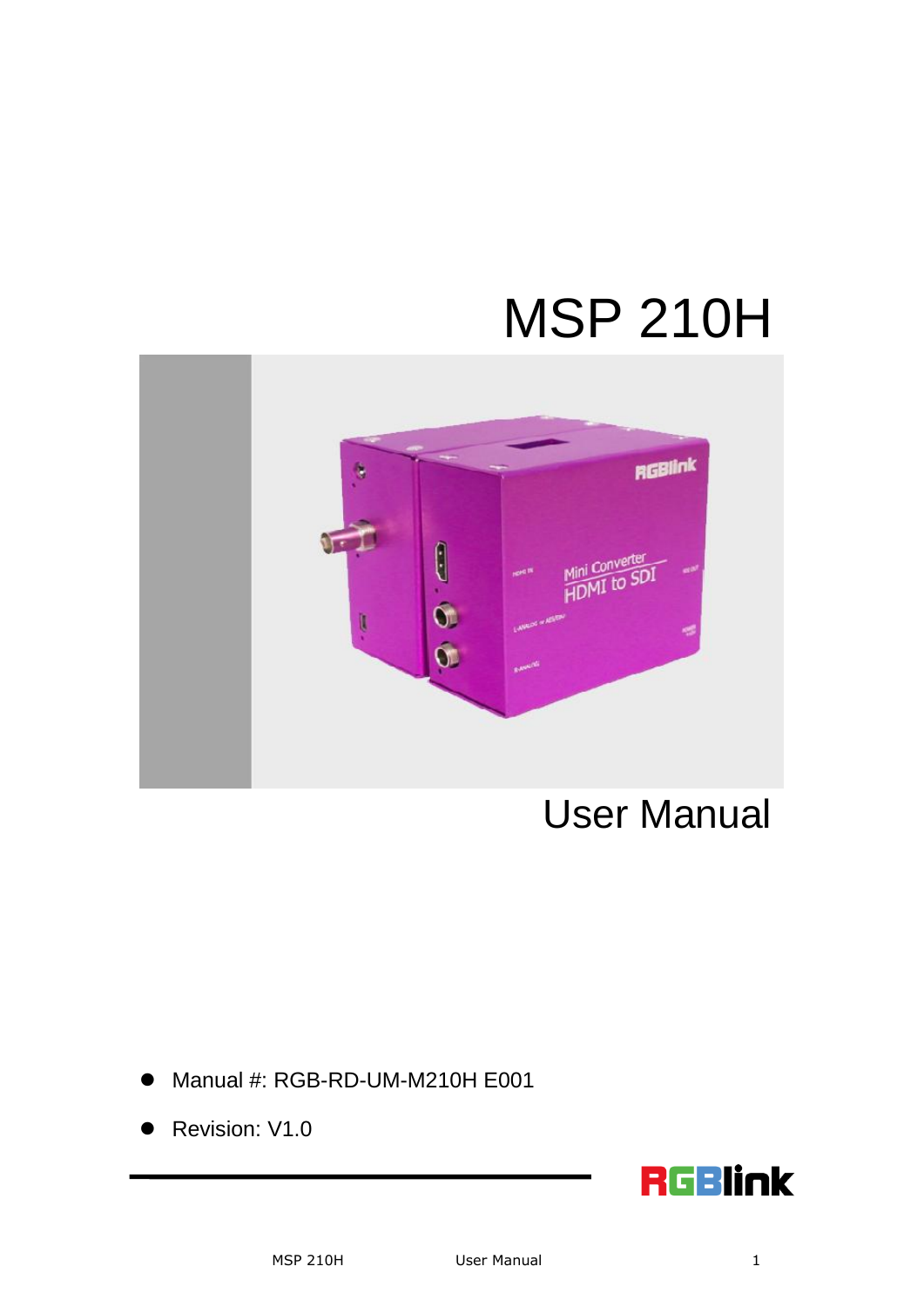## MSP 210H·User Manual

Thank you for choosing our products!

In order to allow you to learn how to use the Mini Converter quickly, we bring you the detailed user Manual. You can read the introduction and directions before using the video processor, please read all the information we provide carefully to use our products correctly.

## **Copyright**

©2015 All rights are reserved by RGBLINK.

This document is done independently by Xiamen RGBlink Science & Technology Co.,LTD. No part can be copied, reproduced or translated without permission.

### **Notice**

RGBlink provides this manual "as is" without warranty of any kind, no matter expressed or implied, including but not limited to the implied warranties or merchantability and fitness for a particular purpose. RGBlink may make improvements or changes to the products and the programs described in this publication at any time without notice.

This publication would contain technical inaccuracies or typographical errors. Changes are periodically made to the information in this publication; these changes are incorporated in new editions of this publication.

## **Federal Communications Commission (FCC) Statement**

This equipment has been tested and found to comply with the limits for a class A digital device, pursuant to Part 15 of the FCC rules. These limits are designed to provide reasonable protection against harmful interference when the equipment is operated in a commercial environment. This equipment generates, uses and radiates radio frequency energy and, if not installed or used in accordance with the instruction manual, may cause harmful interference to radio communications. Operation of this equipment in a residential area may cause harmful interference, in which case the user will be responsible for correcting any interference.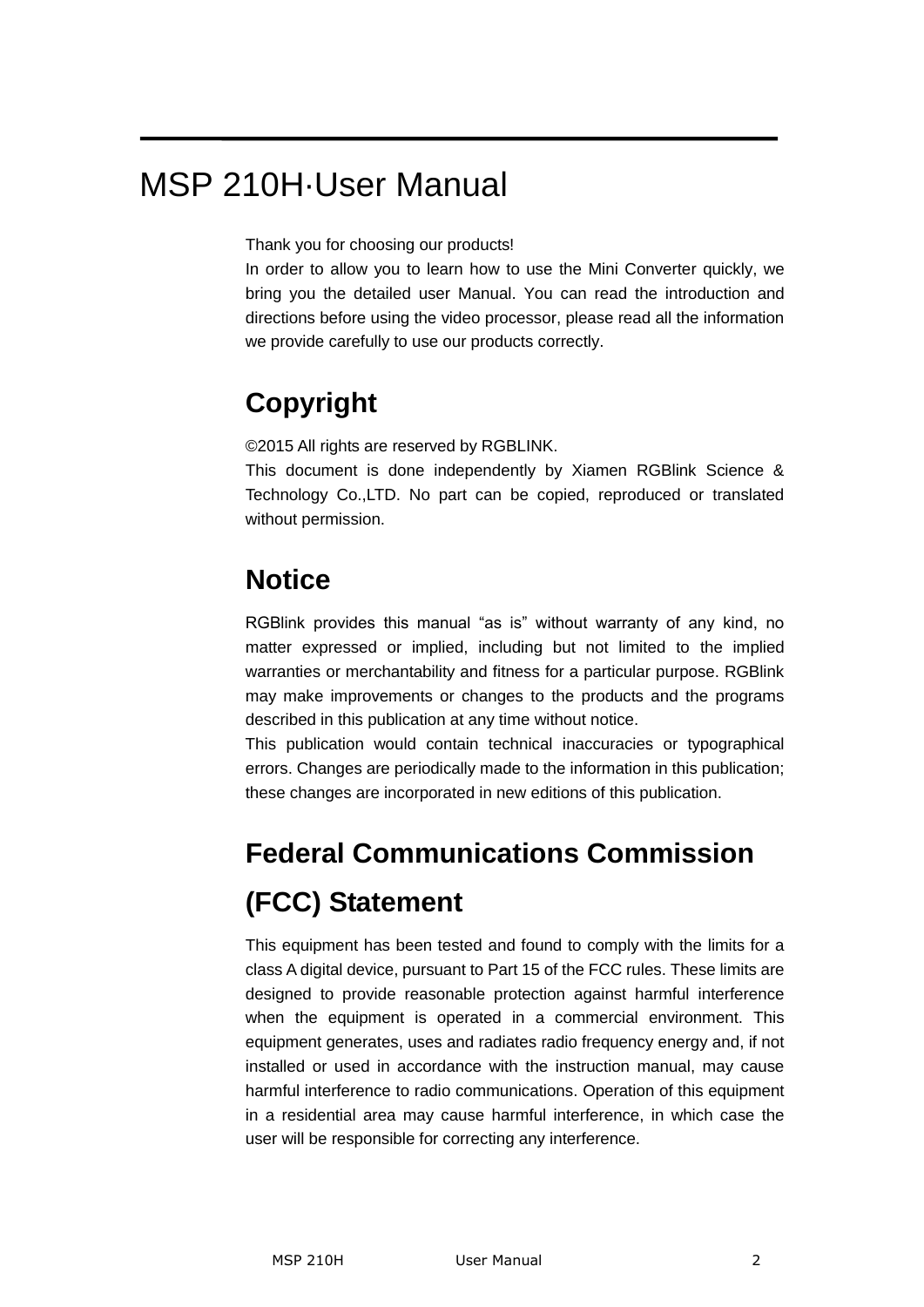#### **Guarantee and Compensation**

RGBlink provides a guarantee related to perfect manufacturing as part of the legally stipulated terms of guarantee. On receipt, the purchaser must immediately inspect all delivered goods for damage incurred during transportation, as well as for material and manufacturing faults. Please complain to RGBlink by written notice.

The period of guarantee begins from the date of transfer of risks, in the case of special systems and software on the date of commissioning, at latest 30 days after the transfer of risks. In the event of justified notice of compliant, RGBlink can repair the fault or provide a replacement at its own discretion within an appropriate period. If this measure proves to be impossible or unsuccessful, the purchaser can demand a reduction in the purchase price or cancellation of the contract. All other claims, in particular those relating to compensation for direct or indirect damage, and also damage attributed to the operation of software as well as to other service provided by RGBlink, being a component of the system or independent service, will be deemed invalid provided the damage is not proven to be attributed to the absence of properties guaranteed in writing or due to the intent or gross negligence or part of RGBlink.

If the purchaser or a third party carries out modifications or repairs on goods delivered by RGBlink, or if the goods are handled incorrectly, in particular if the systems are commissioned operated incorrectly or if, after the transfer of risks, the goods are subject to influences not agreed upon in the contract, all guarantee claims of the purchaser will be rendered invalid. Not included in the guarantee coverage are system failures which are attributed to programs or special electronic circuitry provided by the purchaser, e.g. interfaces. Normal wear as well as normal maintenance are not subject to the guarantee provided by RGBlink either.

The environmental conditions as well as the servicing and maintenance regulations specified in this manual must be complied with the customer.

#### **Trademark**

Brand and product names mentioned in this manual may be trademarks, registered trademarks or copyrights of their respective holders. All brand and product names mentioned in this manual serve as comments or examples and are not to be understood as advertising for the products or their manufactures.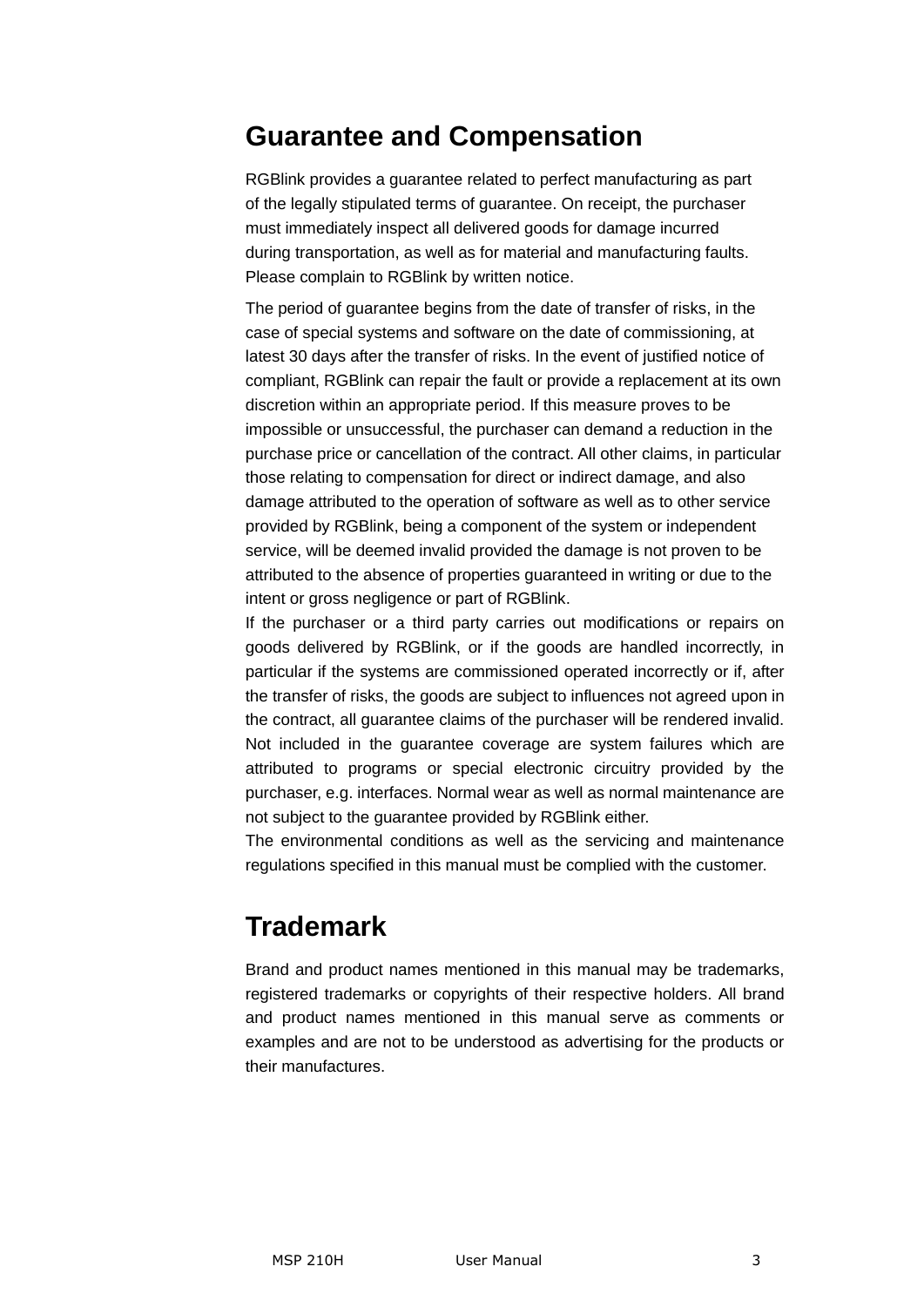# Company Address RGBlink Xiamen RGBlink Science & Technology Co., Ltd.

**Headquarter:** S603~604 Wei ye Building Torch Hi-Tech Industrial Development Zone Xiamen, Fujian Province, P.R.C **Shenzhen office:** Floor 11, A1 Building, Baiwang R&D Building, Shahe West Road, Xili Town, Nanshan District, Shenzhen, Guangdong Province, P.R.C **Beijing office:** Room 602, Building 7, CaiManJie, No.67 Chao yang Road, Chao yang District, Beijing, P.R.C **Shanghai office:** Building 3, 1358 Nong, Tong pu Road, Shanghai, P.R.C

- **Tel:** +86-592-5771197
- **Fax:** +86-592-5771202
- **Websites:** 
	- $\sim$  http://www.rgblink.com
	- $\sim$  http://www.rgblink.cn
- **E-mail:** [sales@rgblink.com](mailto:rgblinkcs@gmail.com)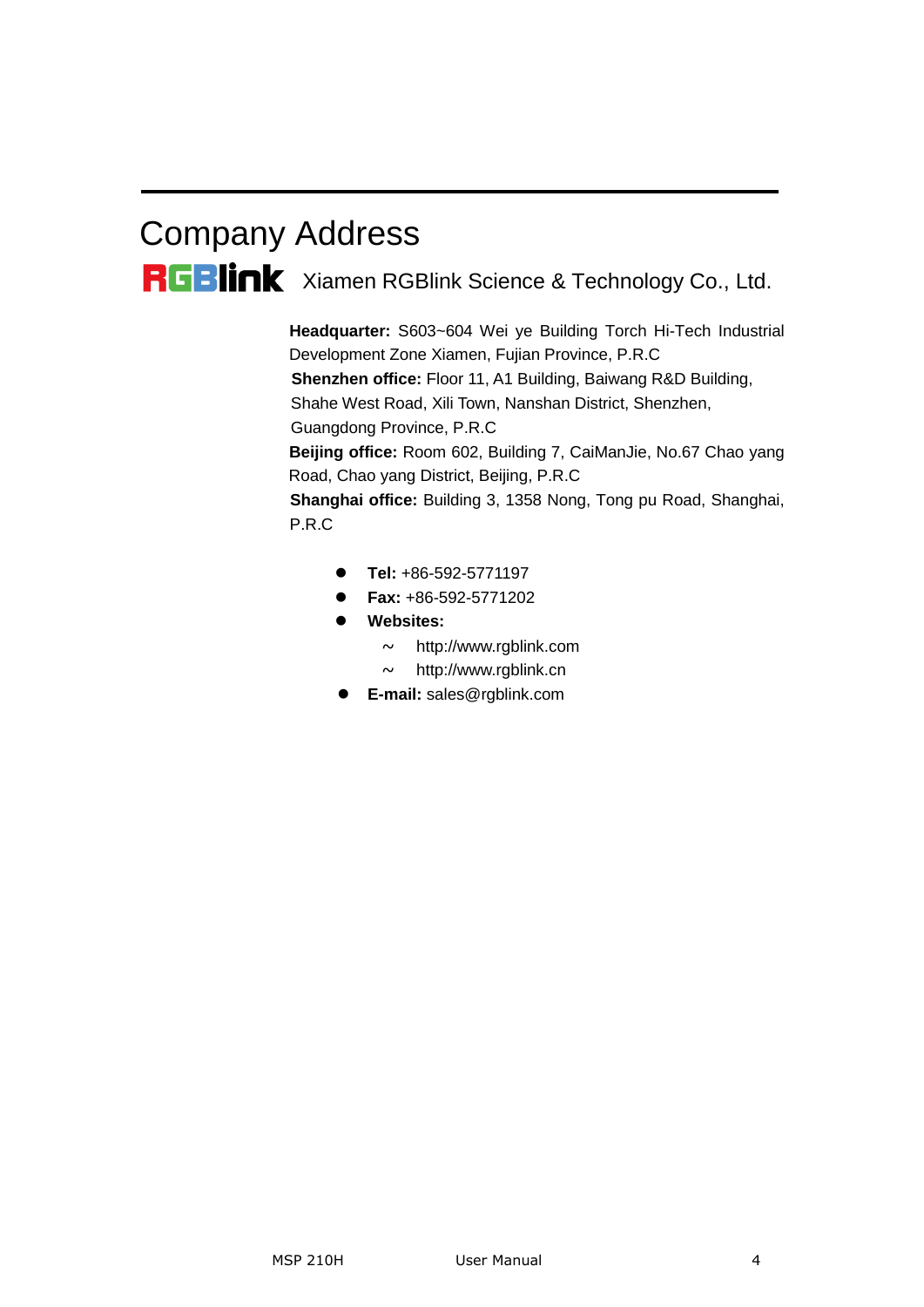## Operators Safety Summary

The general safety information in this summary is for operating personnel.

## **Do Not Remove Covers or Panels**

There are no user-serviceable parts within the unit. Removal of the top cover will expose dangerous voltages. To avoid personal injury, do not remove the top cover. Do not operate the unit without the cover installed.

### **Power Source**

This product is intended to operate from a power source that will not apply more than 230 volts rms between the supply conductors or between both supply conductor and ground. A protective ground connection by way of grounding conductor in the power cord is essential for safe operation.

## **Grounding the Product**

This product is grounded through the grounding conductor of the power cord. To avoid electrical shock, plug the power cord into a properly wired receptacle before connecting to the product input or output terminals. A protective-ground connection by way of the grounding conductor in the power cord is essential for safe operation.

## **Use the Proper Power Cord**

Use only the power cord and connector specified for your product. Use only a power cord that is in good condition. Refer cord and connector changes to qualified service personnel.

## **Use the Proper Fuse**

To avoid fire hazard, use only the fuse having identical type, voltage rating, and current rating characteristics. Refer fuse replacement to qualified service personnel.

## **Do Not Operate in Explosive**

## **Atmospheres**

To avoid explosion, do not operate this product in an explosive atmosphere.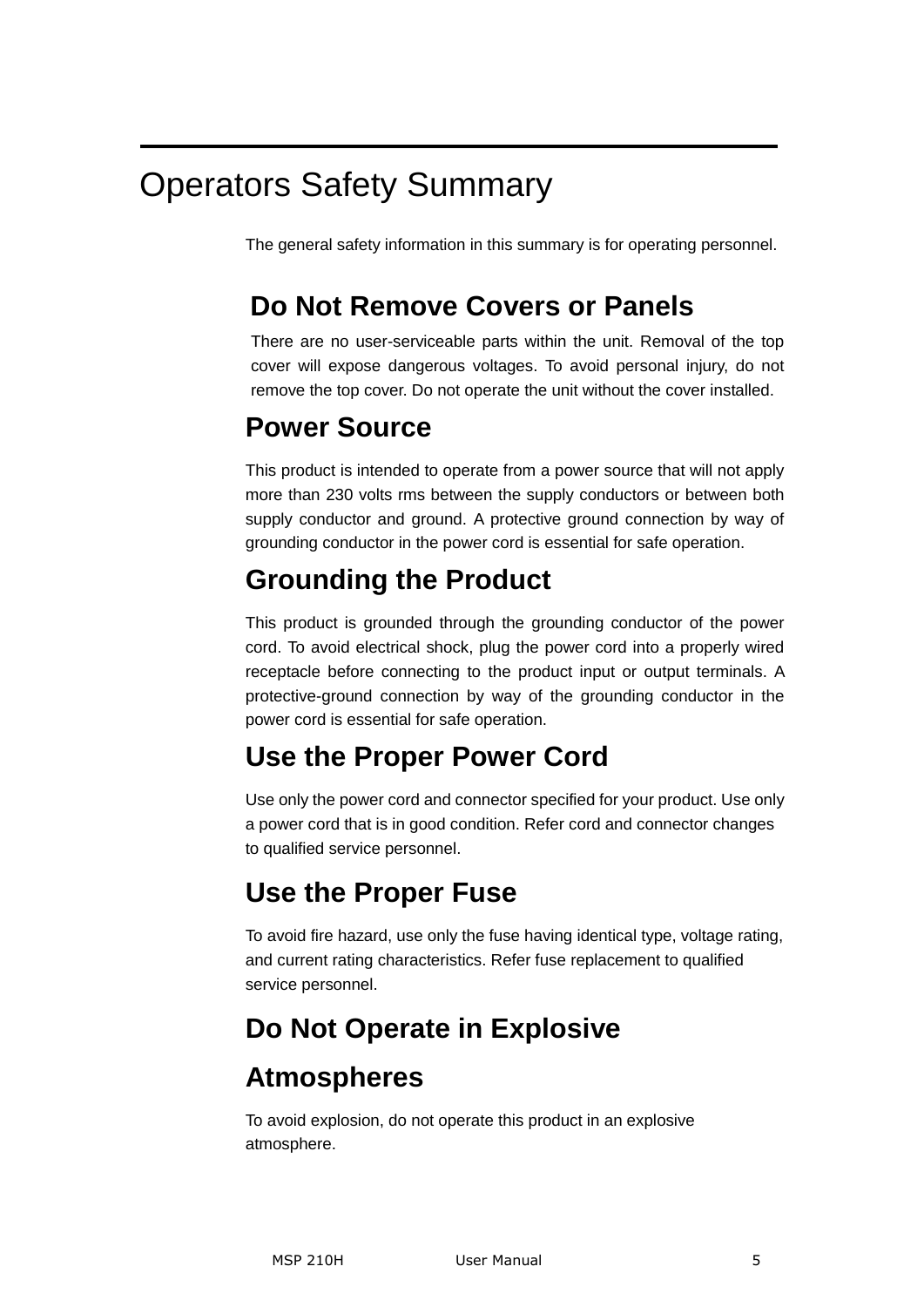# Terms in This Manual and Equipment Marking



## **WARNING**

Highlight an operating procedure, practice, condition, statement, etc, which, if not strictly observed, could result in injury or death of personnel.

**Note**

Highlights an essential operating procedure, condition or statement.



## **CAUTION**

The exclamation point within an equilateral triangle is intended to alert the user to the presence of important operating and maintenance (servicing) instructions in the literature accompanying the appliance.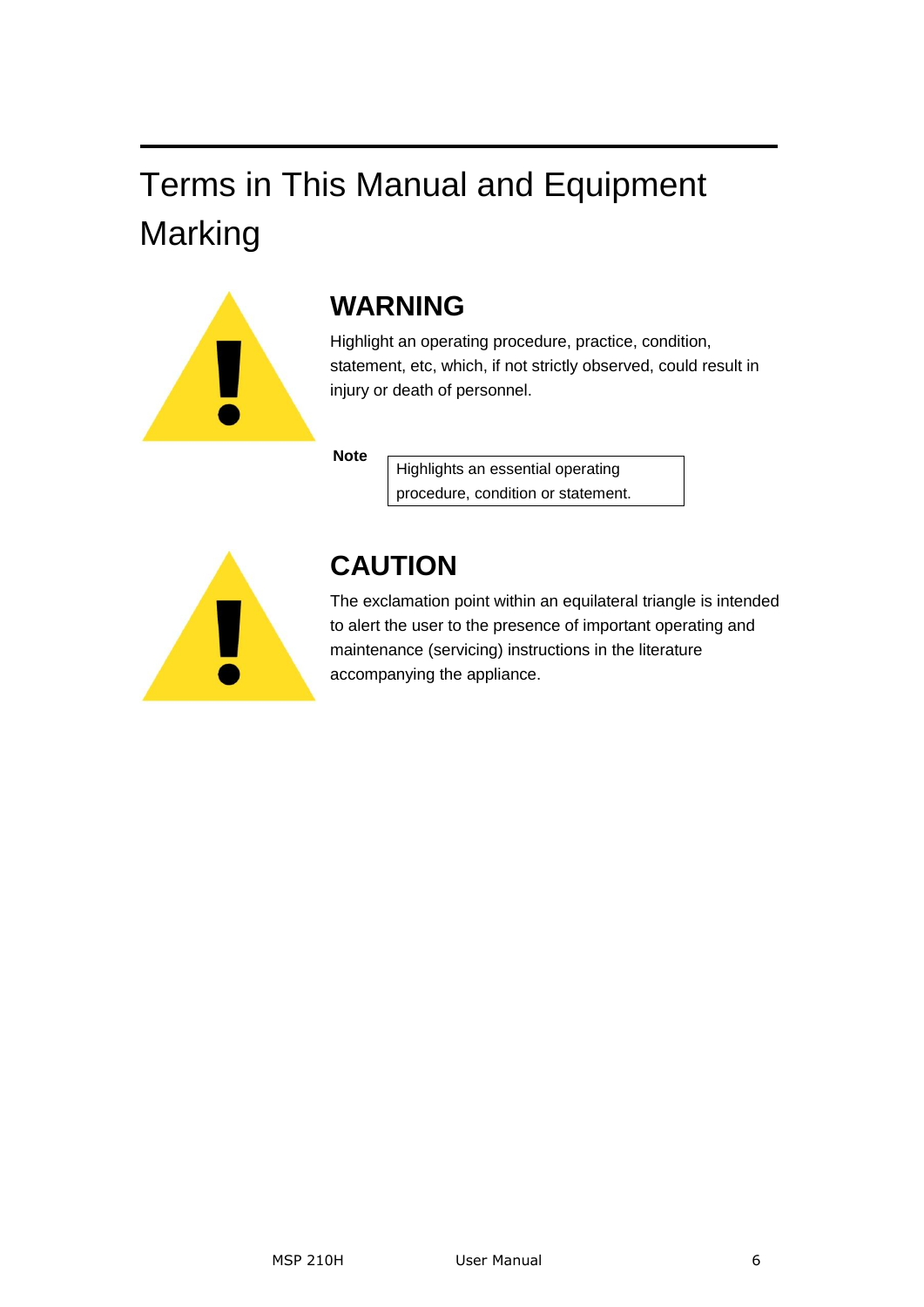# Amendment Records

The table below lists the changes to the Mini Converter User Manual.

| Format | Time       | ECO#  | Description | Principal |
|--------|------------|-------|-------------|-----------|
| V1.0   | 2013-10-12 | 0001# | Release     | Peter     |
|        |            |       |             |           |
|        |            |       |             |           |
|        |            |       |             |           |
|        |            |       |             |           |
|        |            |       |             |           |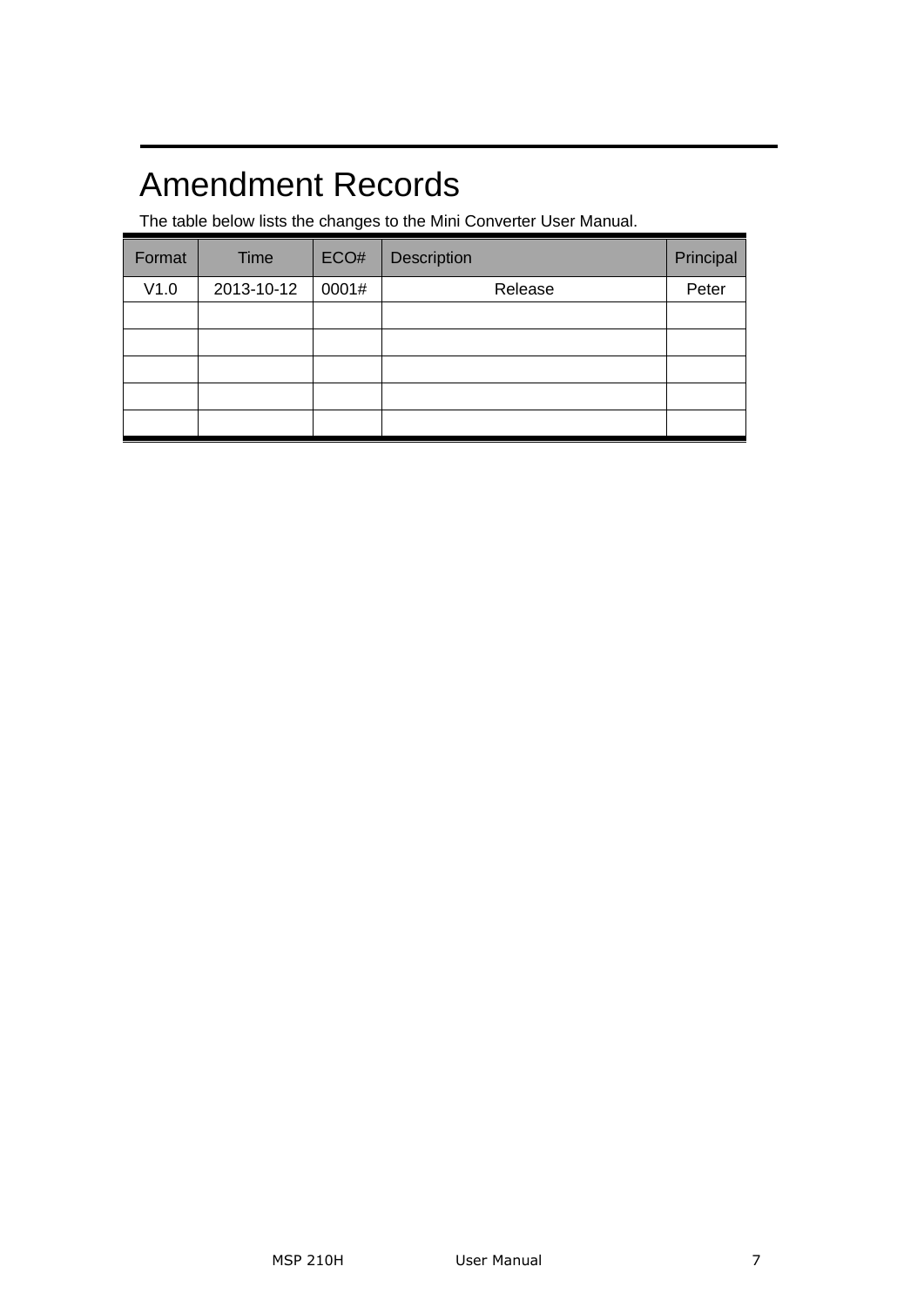# **RGBlink**

# **CONTENT**

<span id="page-7-0"></span>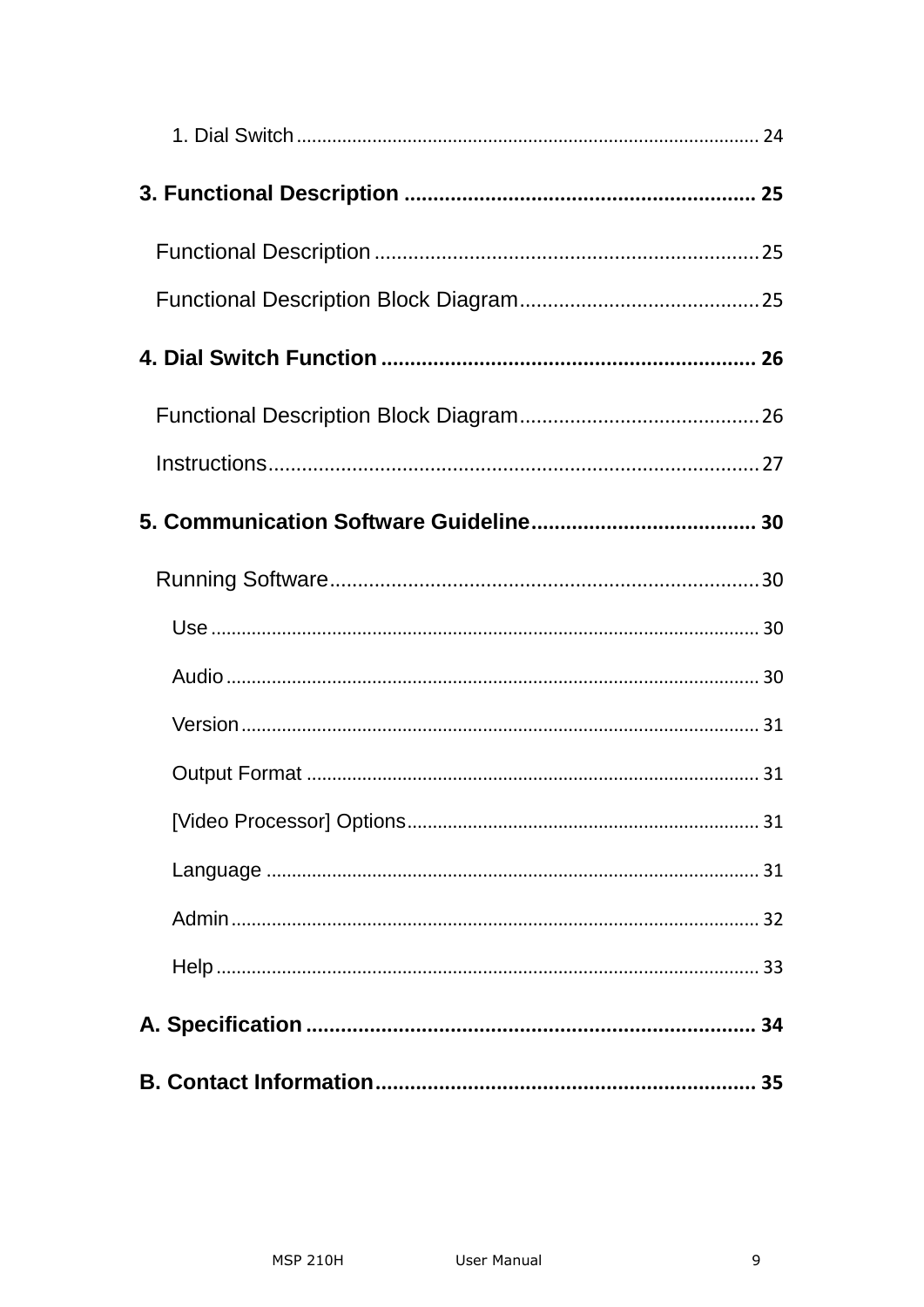

<span id="page-9-2"></span><span id="page-9-1"></span><span id="page-9-0"></span>This chapter is designed to introduce you to the MSP 210H User Manual. Areas to be covered are:

- **•** [Chapter Structure](#page-10-0)
- [How to Use The Manual](#page-11-0)
- <span id="page-9-3"></span>**•** [Terms and Definitions](#page-12-0)
- <span id="page-9-4"></span>• [System Overview](#page-18-0)
- <span id="page-9-5"></span>**•** [Application Questions](#page-19-0)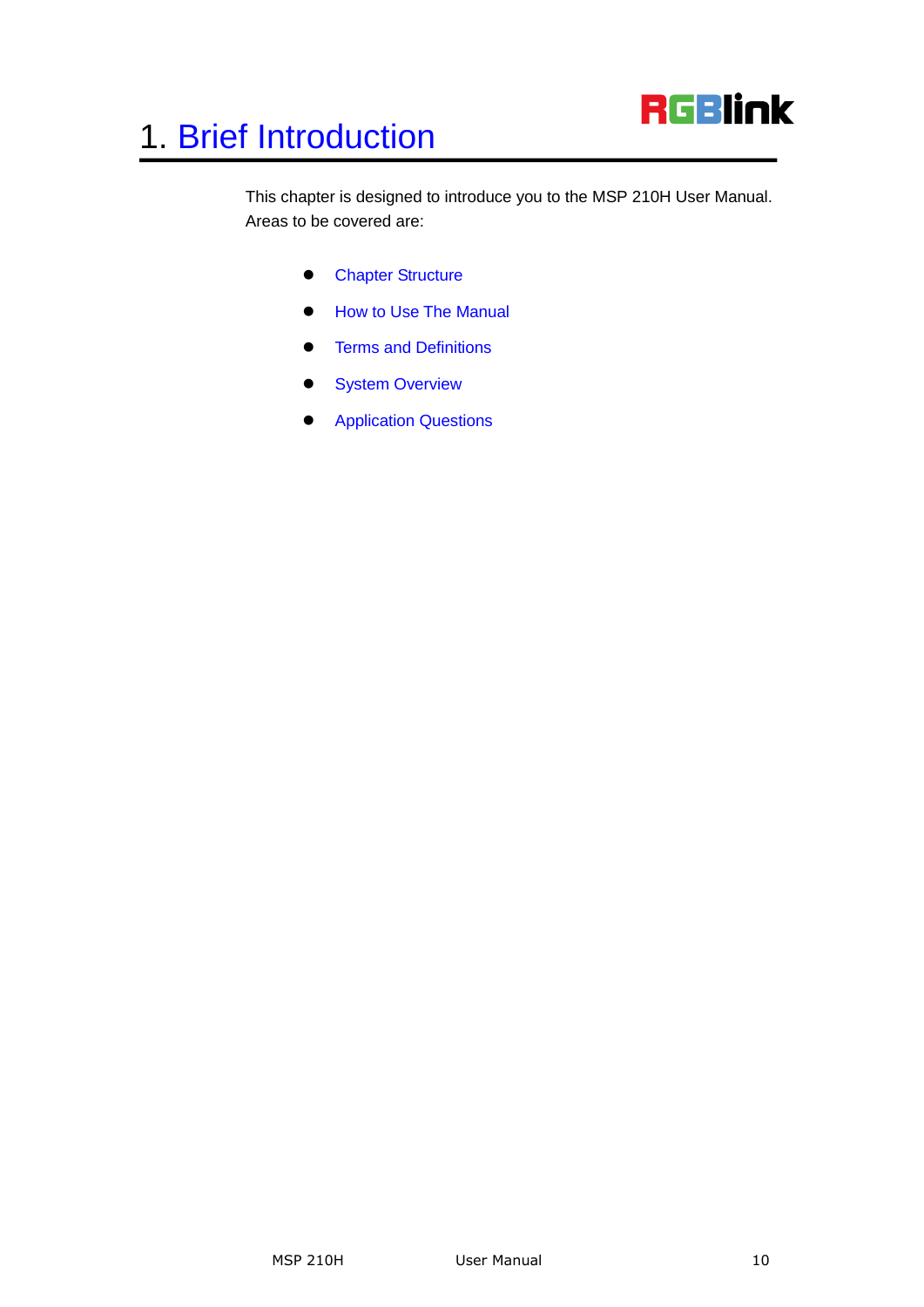Chapter Structure

### <span id="page-10-2"></span><span id="page-10-1"></span><span id="page-10-0"></span>[Chapter Structure](#page-9-1)

The following chapters provide instructions for all aspects of MSP 210H operations.

<span id="page-10-7"></span><span id="page-10-6"></span><span id="page-10-5"></span><span id="page-10-4"></span><span id="page-10-3"></span>

| Chapter 1 Brief Introduction                      |
|---------------------------------------------------|
| <b>Chapter 2 Hardware Orientation</b>             |
| <b>Chapter 3 Functional Description</b>           |
| <b>Chapter 4 Dial Switch Function</b>             |
| <b>Chapter 5 Communication Software Guideline</b> |
| Appendix A Specification                          |
| Appendix B Contact Information                    |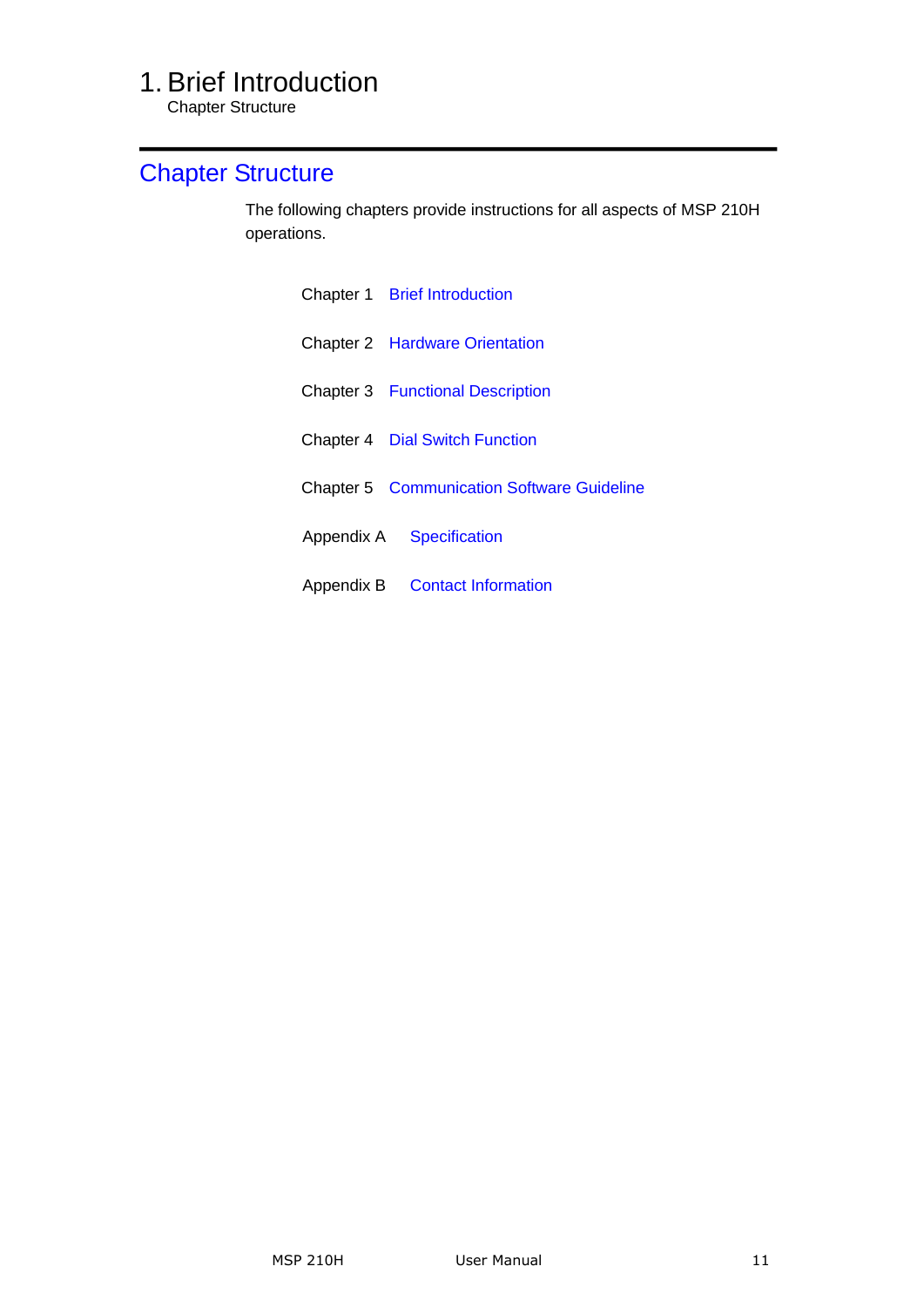How to Use The Manual

#### <span id="page-11-0"></span>[How to Use the Manual](#page-9-2)

Followings are important tips for streamlining your use of this User Manual in its electronic "PDF" form.

## **Navigation**

Use Acrobat Reader's "bookmarks" to navigate to the desired location. All chapter files have the same bookmark structure for instant navigation to any section. Please note:



- Extensive hyperlinks are provided within the chapters.
- $\bullet$  Use Acrobat's "Go to Previous View" and "Return to next View" buttons to trace your complete navigational path.

● Use the "Previous Page" and "Next Page" buttons to go to the previous or next page within a file.

● Use Acrobat's extensive search capabilities, such as the "**Find**" tool and ―**Search Index**‖ tool to perform comprehensive searches as required.

### **Table of Contents and Index**

Use the Table of Contents bookmarks to navigate a desired topic. Click any item to instantly jump to that section of the guide. You can also use the **Index** to jump to specific topics within a chapter. Each page number in the **Index** is a hyperlink.

Should you have any questions regarding the installation or operation of MSP 210H, please consult with the factory. Refer to Appendix B on page 35 for "Contact Information".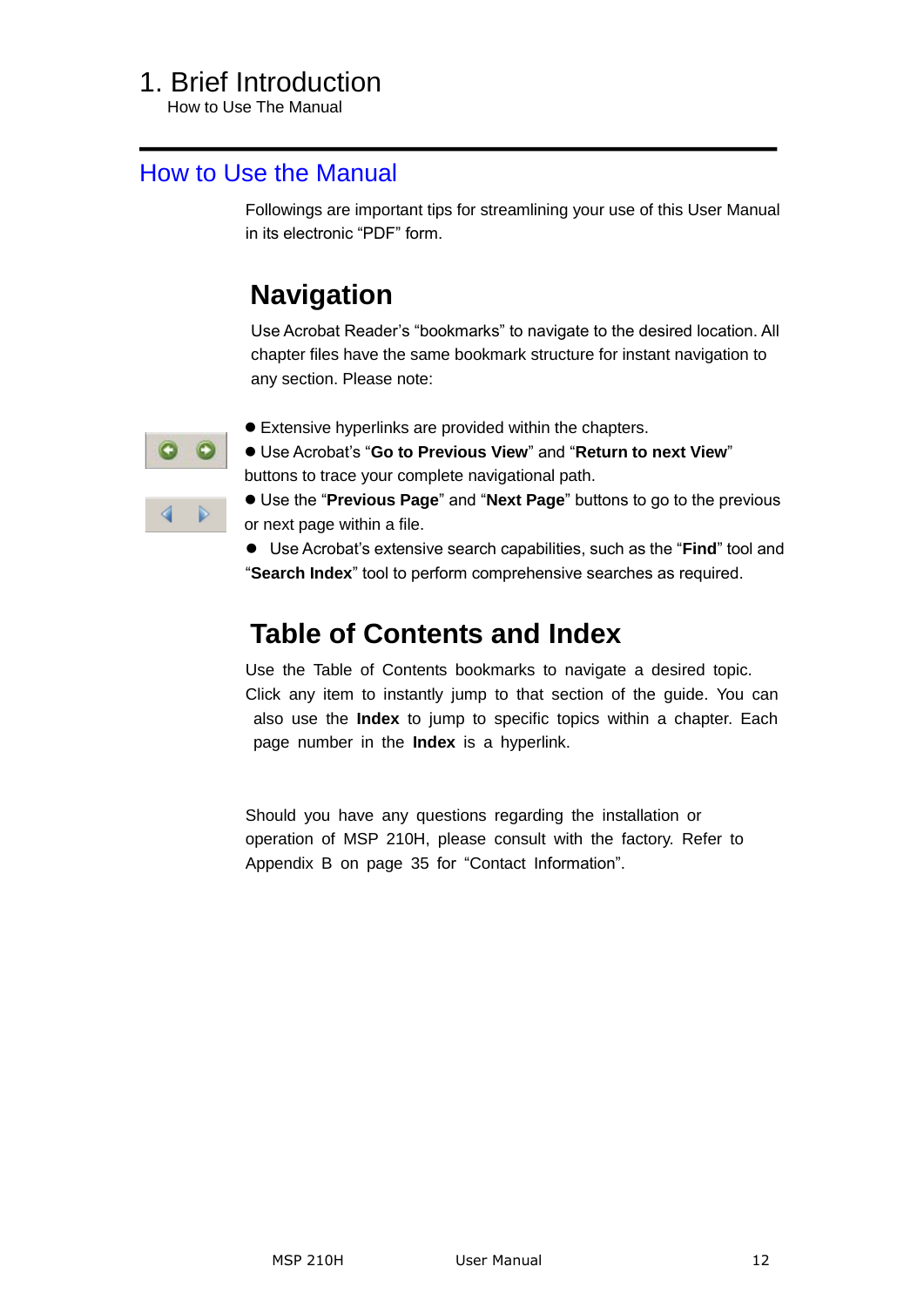Terms and Definitions

#### <span id="page-12-0"></span>[Term and Definitions](#page-9-3)

The following terms and definitions are used throughout this guide.

- **"ASCII":** American Standard for Information Interchange. The standard code consisting of 7-bit coded characters (8 bits including parity check) used to exchange information between data processing systems, data communication systems, and associated equipment. The ASCII set contains control characters and graphic characters.
- **"Aspect ratio":** The relationship of the horizontal dimension to the vertical dimension of an image. In viewing screens, standard TV is 4:3, or  $1.33:1$ ; HDTV is  $16:9$ , or  $1.78:1$ . Sometimes the ":1" is implicit, making  $TV = 1.33$  and  $HDTV = 1.78$ .
- **"AV":** Audio visual or audio video.
- A **"Background"** is an unscaled source, typically originating from a computer. A background source appears at the system's lowest priority — visually in back of all other sources.
- **"Baudrate":** Named of J.M.E. Baudot, the inventor of the Baudot telegraph code. The number of the electrical oscillations per second, called baud rate. Related to, but not the same as, transfer rate in bits per second (bps).
- **"Blackburst":** The video waveform without the video elements. It includes the vertical sync, horizontal sync, and the chroma burst information. Blackburst is used to synchronize video equipment to align the video output. One signal is normally used to set up an entire video system or facility. Sometimes it is called House sync.
- **"BNC":** Bayonet Neill-Concelman. A cable connector used extensively in television and named for its inventors. A cylindrical bayonet connector that operates with a twist-locking motion. To make the connection, align the two curved grooves in the collar of the male connector with the two projections on the outside of the female collar, push, and twist. This allows the connector to lock into place without tools.
- **"Brightness":** Usually refers to the amount or intensity of video light produced on a screen without regard to color. Sometimes called "black" level.
- ―**CAT 5**‖**:** Category 5. Describes the network cabling standard that consists of four unshielded twisted pairs of copper wire terminated by RJ-45 connectors. CAT 5 cabling supports data rates up to 100 Mbps. CAT 5 is based on the EIA/TIA 568 Commercial Building Telecommunications Wiring Standard.
- **"Color bars":** A standard test pattern of several basic colors (white, yellow, cyan, green, magenta, red, blue, and black) as a reference for system alignment and testing. In NTSC video, the most commonly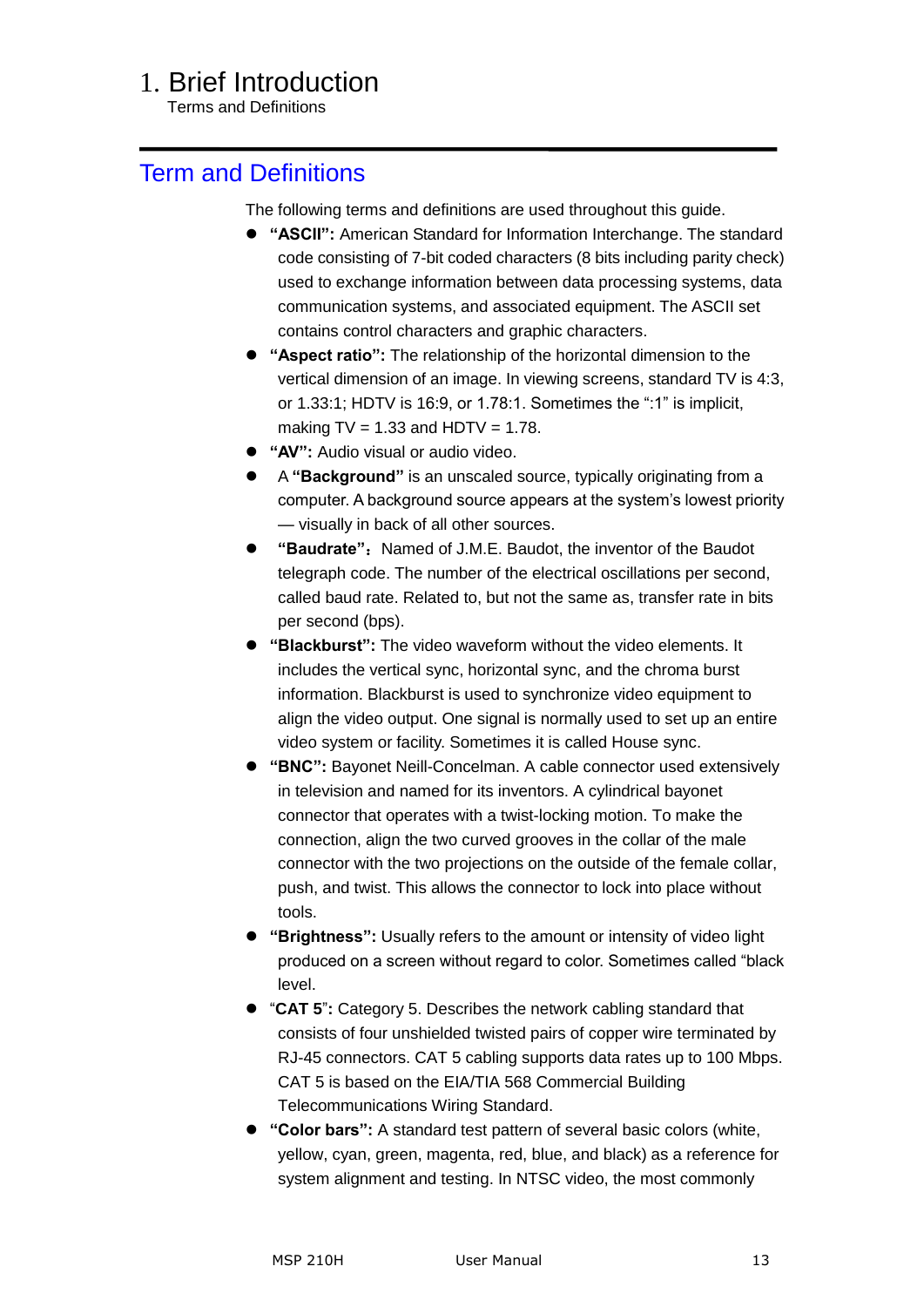Terms and Definitions

- Used color bars are the SMPTE standard color bars. In PAL video, the most commonly used color bars are eight full field bars. In the computer, the most commonly used color bars are two rows of reversed color bars.
- **"Color burst":** In color TV systems, a burst of sub carrier frequency located on the back porch of the composite video signal. This serves as a color synchronizing signal to establish a frequency and phase reference for the chroma signal. Color burst is 3.58 MHz for NTSC and 4.43 MHz for PAL.
- **"Color temperature":** The color quality, expressed in degrees Kelvin (K), of a light source. The higher the color temperature, the bluer the light. The lower the temperature, the redder the light. Benchmark color temperature for the A/V industry includes 5000°K, 6500°K, and 9000°K.
- **"Contrast ratio":** The radio of the high light output level divided by the low light output level. In theory, the contrast radio of the television system should be at least 100:1, if not 300:1. In reality, there are several limitations. In the CRT, light from adjacent elements contaminate the area of each element. Room ambient light will contaminate the light emitted from the CRT. Well-controlled viewing conditions should yield a practical contrast ratio of 30:1 to 50:1.
- **"DVI":** Digital Visual Interface. The digital video connectivity standard that was developed by DDWG (Digital Display Work Group). This connection standard offers two different connectors: one with 24 pins that handles digital video signals only, and one with 29 pins that handles both digital and analog video.
- **"EDID":** Extended Display Identification Data EDID is a data structure used to communicate video display information, including native resolution and vertical interval refresh rate requirements, to a source device. The source device will then output the optimal video format for the display based on the provided EDID data, ensuring proper video image quality. This communication takes place over the DDC – Display Data Channel.
- **"Ethernet":** A Local Area Network (LAN) standard officially known as IEEE 802.3. Ethernet and other LAN technologies are used for interconnecting computers, printers, workstations, terminals, servers, etc. within the same building or campus. Ethernet operates over twisted pair and over coaxial cable at speeds starting at 10Mbps. For LAN interconnectivity, Ethernet is physical link and data link protocol reflecting the two lowest layers of the OSI Reference Model.
- **"Frame":** In interlaced video, a frame is one complete picture. A video frame is made up of two fields, or two sets of interlaced lines. In a film, a frame is one still picture of a series that makes up a motion picture.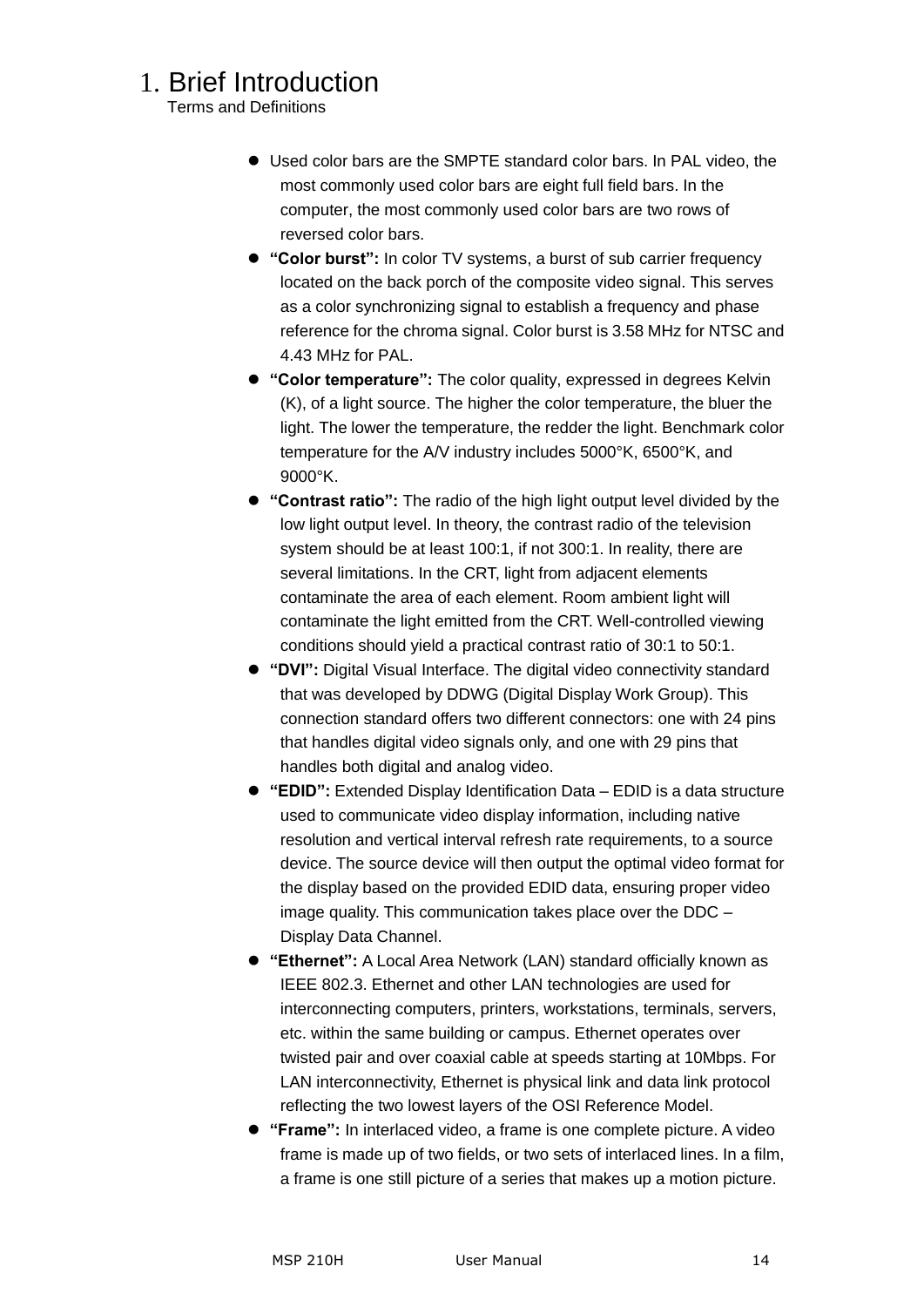Terms and Definitions

- **"Gamma":** The light output of a CRT is not linear with respect to the voltage input. The difference between what you should have and what is actually output is known as gamma.
- **"HDMI" - High – Definition Multimedia Interface:** An interface used primarily in consumer electronics for the transmission of uncompressed high definition video, up to 8 channels of audio, and control signals, over a single cable. HDMI is the de facto standard for HDTV displays, Blu-ray Disc players, and other HDTV electronics. Introduced in 2003, the HDMI specification has gone through several revisions.
- **"HDSDI":** The high-definition version of SDI specified in SMPTE-292M. This signal standard transmits audio and video with 10 bit depth and 4:2:2 color quantization over a single coaxial cable with a data rate of 1.485 Gbit/second. Multiple video resolutions exist including progressive 1280x720 and interlaced 1920x1080 resolutions. Up to 32 audio signals are carried in the ancillary data.
- **"JPEG" (Joint photographic Expects Group):** Commonly used method of loss compression for photographic images using a discreet cosine transfer function. The degree of compression can be adjusted, allowing a selectable tradeoff between storage size and image quality. JPEG typically achieves 10:1 compression with little perceptible loss in image quality. Produces blocking artifacts.
- **"MPEG":** Motion Picture Expect Group. A standard committee under the auspices of the International Standards Organization working on algorithm standards that allows digital compression, storage and transmission of moving image information such as motion video, CD-quality audio, and control data at CD-ROM bandwidth. The MPEG algorithm provides inter-frame compression of video images and can have an effective compression rate of 100:1 to 200:1.
- **"NTSC":** The color video standard used in North America and some other parts of the world created by the National Television Standards Committee in the 1950s. A color signal must be compatible with black-and-white TV sets. NTSC utilizes an interlaced video signals, 525 lines of resolution with a refresh rate of 60 fields per second (60 Hz). Each frame is comprised of two fields of 262.5 lines each, running at an effective rate of 30 frames per second.
- **"Operator":** Refers to the person who uses the system.
- **"PAL":** Phase Alternate Line. A television standard in which the phase of the color carrier is alternated from line to line. It takes four full pictures (8 fields) for the color-to-horizontal phase relationship to return to the reference point. This alternation helps cancel out phase errors. For this reason, the hue control is not needed on a PAL TV set. PAL, in many transmission forms, is widely used in Western Europe,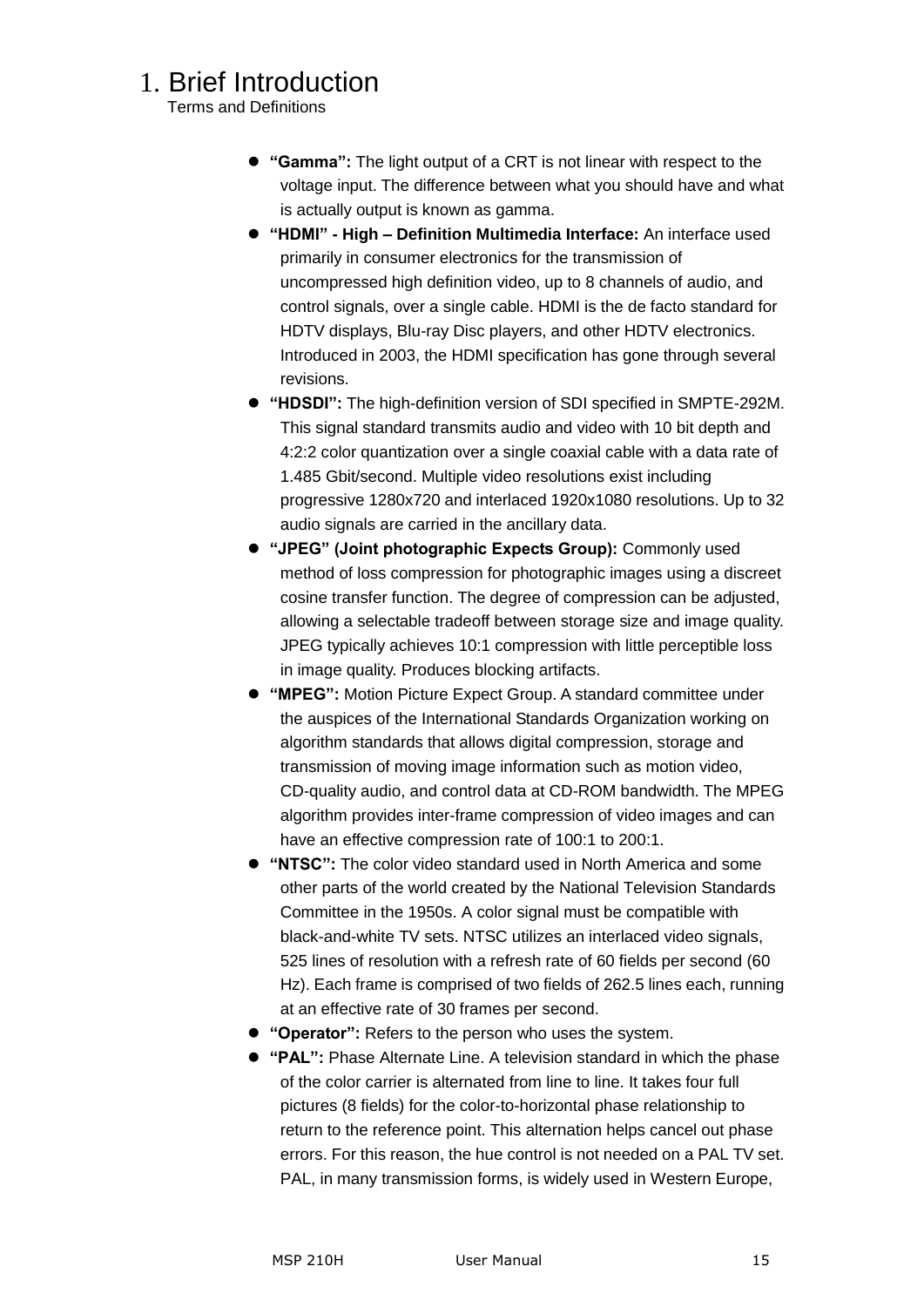Terms and Definitions

Australia, Africa, the Middle East, and Micronesia. PAL uses 625-line, 50-filed (25 fps) composite color transmission system.

- **"PIP":** Picture-in-Picture. A small picture within a larger picture created by scaling down one of the images to make it smaller. Each picture requires a separate video source such as a camera, VCR, or computer. Other forms of PIP displays include Picture-by-Picture (PBP) and Picture-with-Picture (PWP), which are commonly used with 16:9 aspect display devices. PBP and PWP image formats require a separate scaler for each video window.
- **"Polarity":** The positive and negative orientation of a signal. Polarity usually refers to the direction or a level with respect to a reference (e.g. positive sync polarity means that sync occurs when the signal is going in the positive direction).
- **"RJ-45":** Registered Jack-45. A connector similar to a telephone connector that holds up to eight wires used for connecting Ethernet devices.
- "RS-232": An Electronic Industries Association (EIA) serial digital interface standard specifying the characteristics of the communication path between two devices using either DB-9 or DB-25 connectors. This standard is used for relatively short-range communication and does not specify balanced control lines. RS-232 is a serial control standard with a set number of conductors, data rate, word length, and type of connector to be used. The standard specifies component connection standards with regard to the computer interface. It is also called RS-232-C, which is the third version of the RS-232 standard, and is functionally identical to the CCITT V.24 standard.
- **"Saturation":** Chroma, chroma gain. The intensity of the color, or the extent to which a given color in any image is free from white. The less white in a color, the truer the color or the greater its saturation. On a display device, the color control adjusts the saturation. Not to be confused with the brightness, saturation is the amount of pigment in a color, and not the intensity. Low saturation is like adding white to the color. For example, a low-saturated red looks pink.
- **"Scaling":** A conversion of a video or computer graphic signal from a starting resolution to a new resolution. Scaling from one resolution to another is typically done to optimize the signal for input to an image processor, transmission path or to improve its quality when presented on a particular display.
- **"SDI":** Serial Digital Interface. The standard based on a 270 Mbps transfer rate. This is a 10-bit, scrambled, polarity independent interface with common scrambling for both component ITU-R 601 and composite digital video and four channels of (embedded) digital audio.
- **"Seamless Switching":** A feature found on many video switchers. This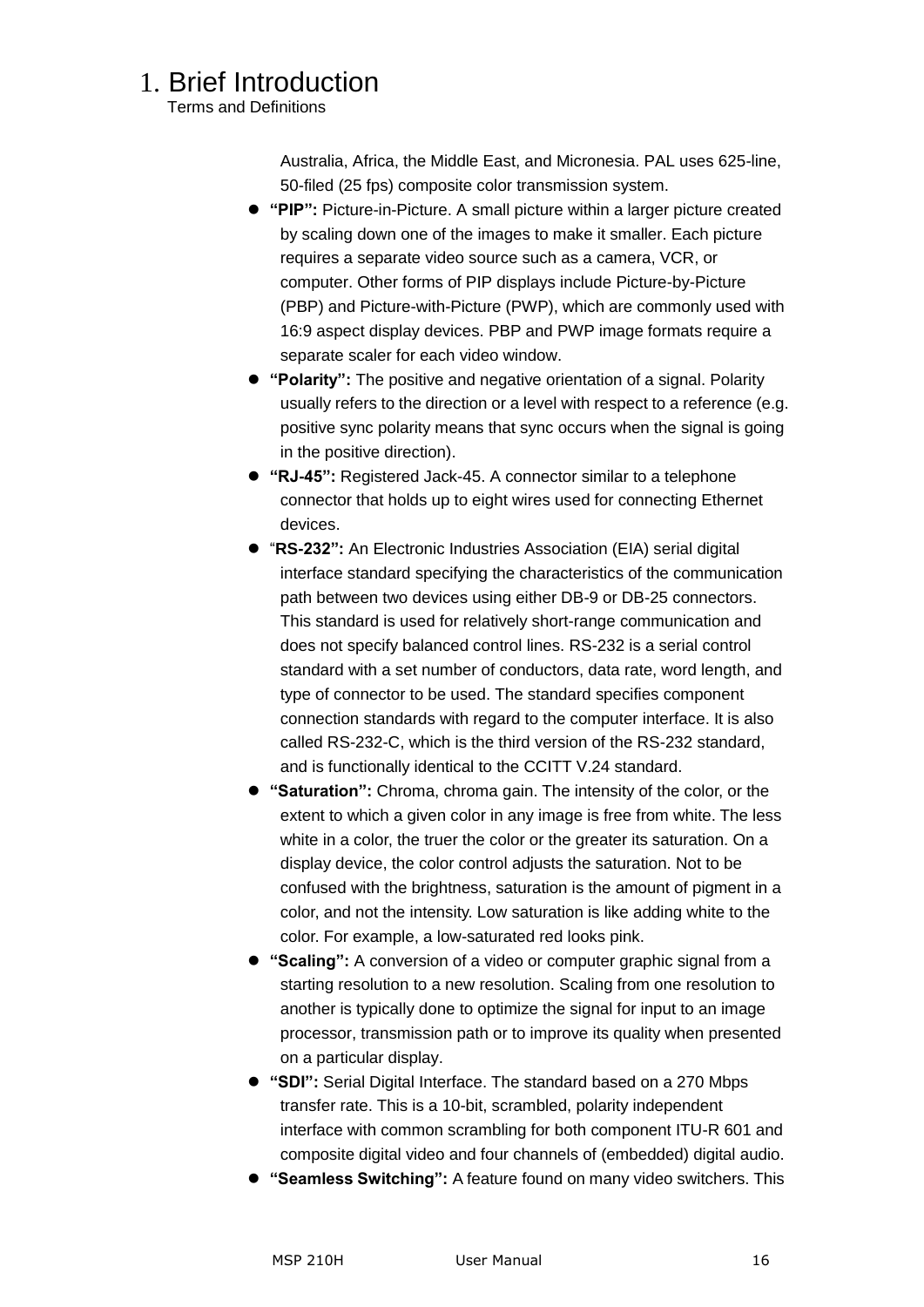Terms and Definitions

feature causes the switcher to wait until the vertical interval to switch. This avoids a glitch (temporary scrambling) which normally is seen when switching between sources.

- **"SMPTE":** Society of Motion Picture and Television Engineers. A global organization, based in the United States that sets standards for base band visual communications. This includes film as well as video and television standards.
- "S-Video": A composite video signal separated into the luma ("Y" is for luma, or black and white information; brightness) and the chroma ("C" is an abbreviation for chroma, or color information).
- **"Sync":** Synchronization. In video, sync is a means of controlling the timing of an event with respect to other events. This is accomplished with timing pulses to insure that each step in a process occurs at the correct time. For example, horizontal sync determines exactly when to begin each horizontal scan line. Vertical sync determines when the image is to be refreshed to start a new field or frame. There are many other types of sync in video system. (Also known as "sync signal" or ―sync pulse.‖)
- **"TCP/IP":** Transmission Control Protocol/Internet Protocol. The communication protocol of the Internet. Computers and devices with direct access to the Internet are provided with a copy of the TCP/IP program to allow them to send and receive information in an understandable form.
- **"USB":** Universal Serial Bus. USB was developed by seven PC and telecom industry leaders (Compaq, DEC, IBM, Intel, Microsoft, NEC, and Northern Telecom). The goal was easy plug-and-play expansion outside the box, requiring no additional circuit cards. Up to 127 external computer devices may be added through a USB hub, which may be conveniently located in a keyboard or monitor. USB devices can be attached or detached without removing computer power. The number of devices being designed for USB continues to grow, from keyboards, mice, and printers to scanners, digital cameras, and ZIP drives.
- **"VESA":** Video Electronics Standards Association. A nonprofit number organization dedicated to facilitating and promoting personal computer graphics through improved standards for the benefit of the end-user. www.vesa.org
- **"VGA":** Video Graphics Array. Introduced by IBM in 1987, VGA is an analog signal with TTL level separate horizontal and vertical sync. The video outputs to a 15-pin HD connector and has a horizontal scan frequency of 31.5 kHz and vertical frequency of 70 Hz (Mode 1, 2) and 60 Hz (Mode 3). The signal is non-interlaced in modes 1, 2, and 3 and interlaced when using the 8514/A card (35.5 kHz, 86 Hz) in mode 4. It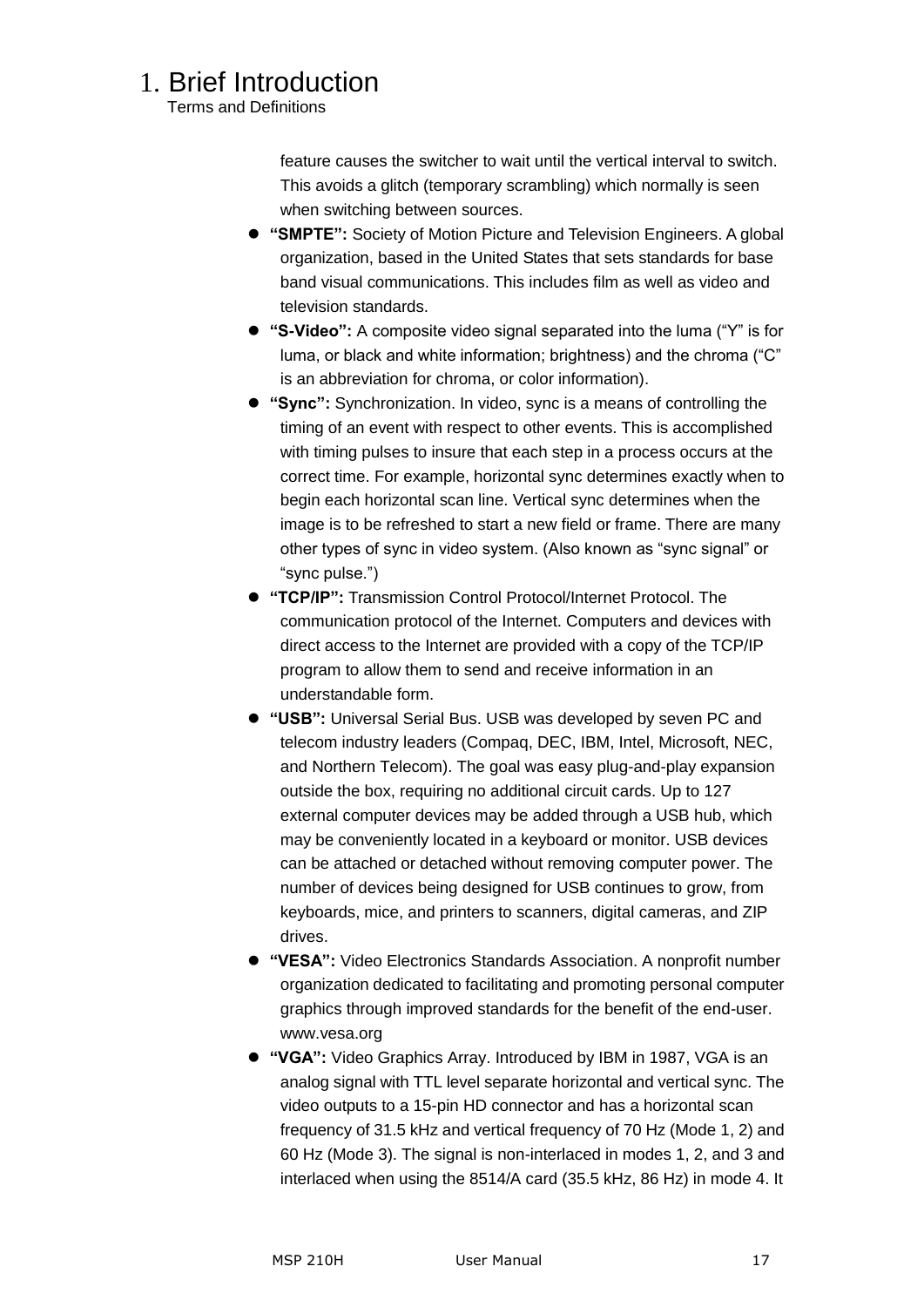Terms and Definitions

has a pixel by line resolution of 640×480 with a color palette of 16 bits and 256,000 colors.

- **"YCrCb":** Used to describe the color space for interlaced component video.
- **"YPbPr":** Used to describe the color space for progressive-scan (non-interlaced) component video.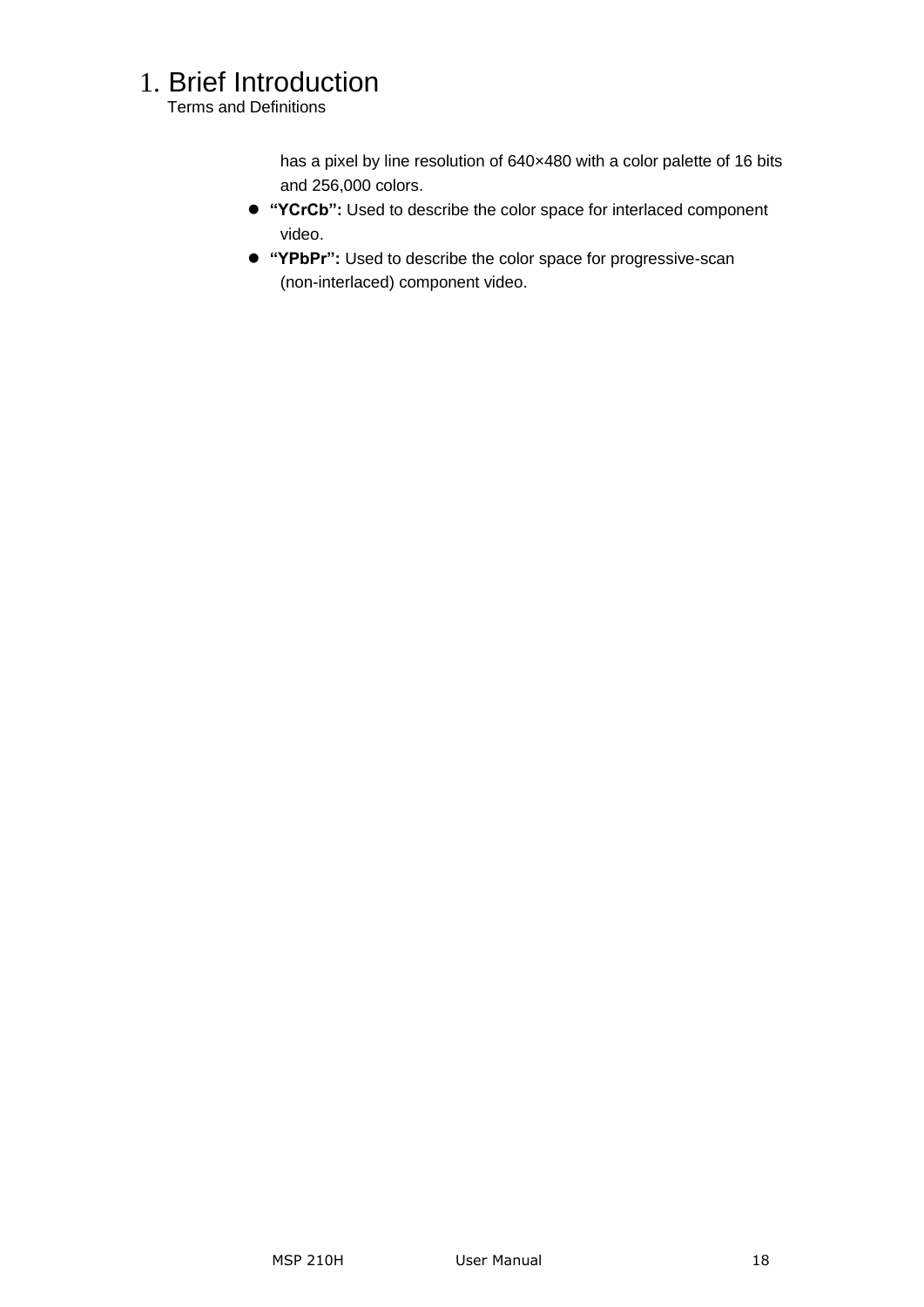System Overview

#### <span id="page-18-0"></span>[System Overview](#page-9-4)

MSP 210H is the HDMI to SDI video converter, which can realize the switching from HDMI to 3G/HD/SD-SDI perfectly. It supports 1 HDMI input, 2 balanced analog audio input or 1 digital AES/EBU input, and 1SDI output. MSP 210H supports input resolution of SMPTE: 480i, 576i, 720p@50Hz, 720p@60Hz,1080i@50Hz,1080i@60Hz,1080p@50Hz,1080p@60Hz. VESA:800\*600@60, 1024\*768@60Hz,1280\*720@60Hz,1280\*768@60Hz, 1280\*800@60Hz,1280\*1024@60Hz,1360\*768@60Hz,1366\*768@60Hz, 1440\*900@60Hz,1400\*1050@60Hz,1600\*1200@60Hz,1680\*1050@60Hz 1920\*1080@60Hz, and output resolution of SMPTE: 480i, 576i, 720p@50 Hz, 720p@60Hz, 1080i@50Hz, 1080i@60Hz, 1080p@50Hz, 1080p@60 Hz, also supports SCALE, left and right analog sound channel input, digital AES/EBU input, HDMI embedded audio input and mute function. It can adapt to multiple rates of SDI signal, including 3G-SDI, HD-SDI and SD-SDI. Easy operation. It is really the best bridge for HDMI to broadcasting SDI application!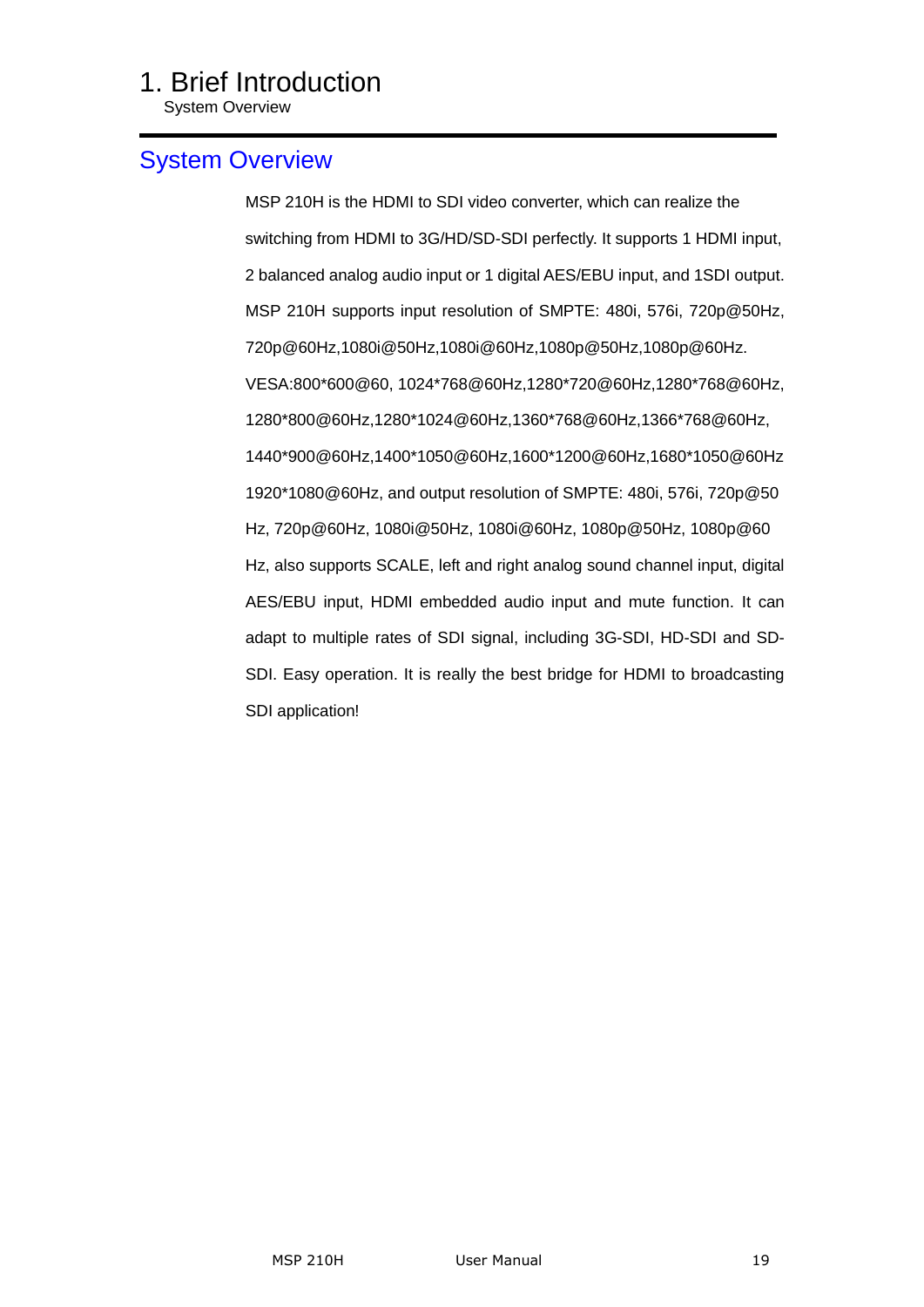Application Questions

### <span id="page-19-0"></span>[Application Questions](#page-9-5)

RGBlink offers solutions to demand technical problems. Any application questions, or required further information, please contact with our Customer Support Engineers. Refer to Appendix B for contact details.

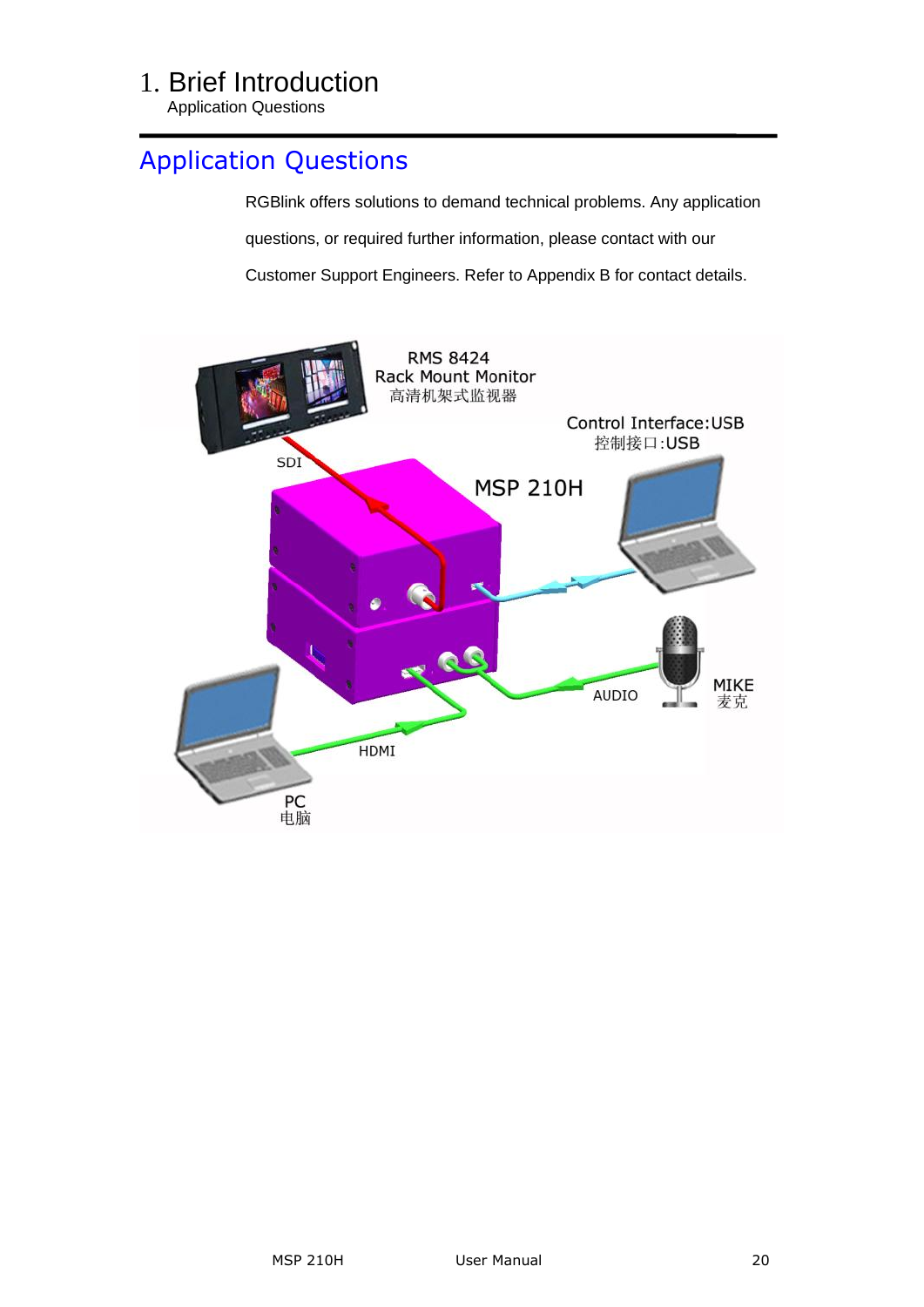

## <span id="page-20-2"></span><span id="page-20-1"></span><span id="page-20-0"></span>In This Chapter

<span id="page-20-3"></span>This chapter provides detailed information about the MSP 210H hardware. The following topics are discussed:

- **•** [Interface Description](#page-21-5)
- [Dial Switch](#page-23-2)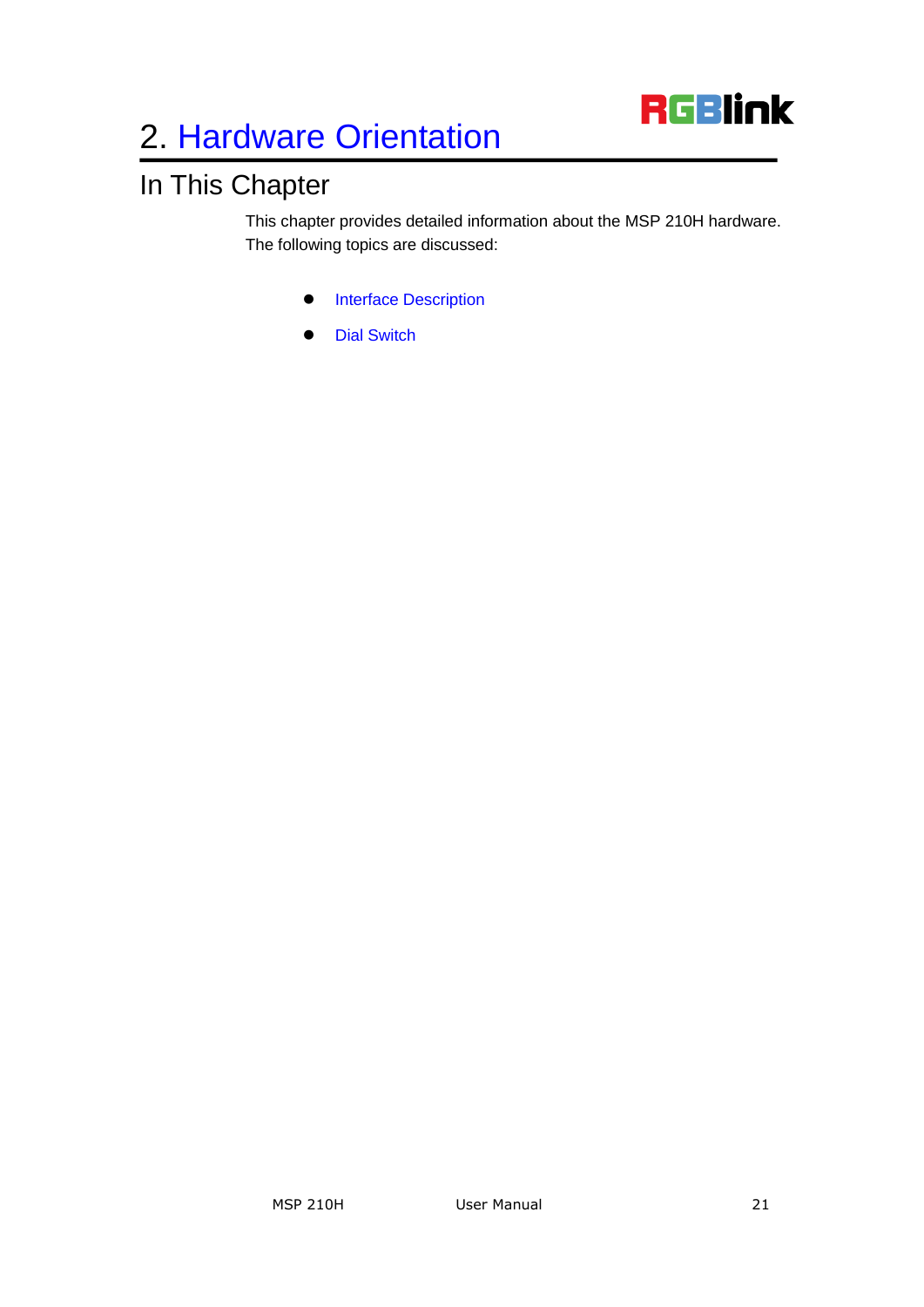<span id="page-21-0"></span>Interface Description

#### <span id="page-21-5"></span><span id="page-21-1"></span>[Interface Description](#page-20-2)

#### **INPUT Interface**

It includes 1 HDMI input, 2 balanced analog audio input or 1 digital

AES/EBU input. The figure below illustrates the professional interface of MSP 210H.



#### <span id="page-21-2"></span>**1: HDMI Input**

HDMI input interface, input the image signal from computer.

#### <span id="page-21-3"></span>**2.3: Audio Input Interface**

Audio input interface, input audio signals from DVD player, set top box, hardware player, etc.

#### <span id="page-21-4"></span>**4.5: Indicator**

When input analog audio signal, LED indicator4, 5 light, when input digital

AES/EBU signal, LED indicator4 lights.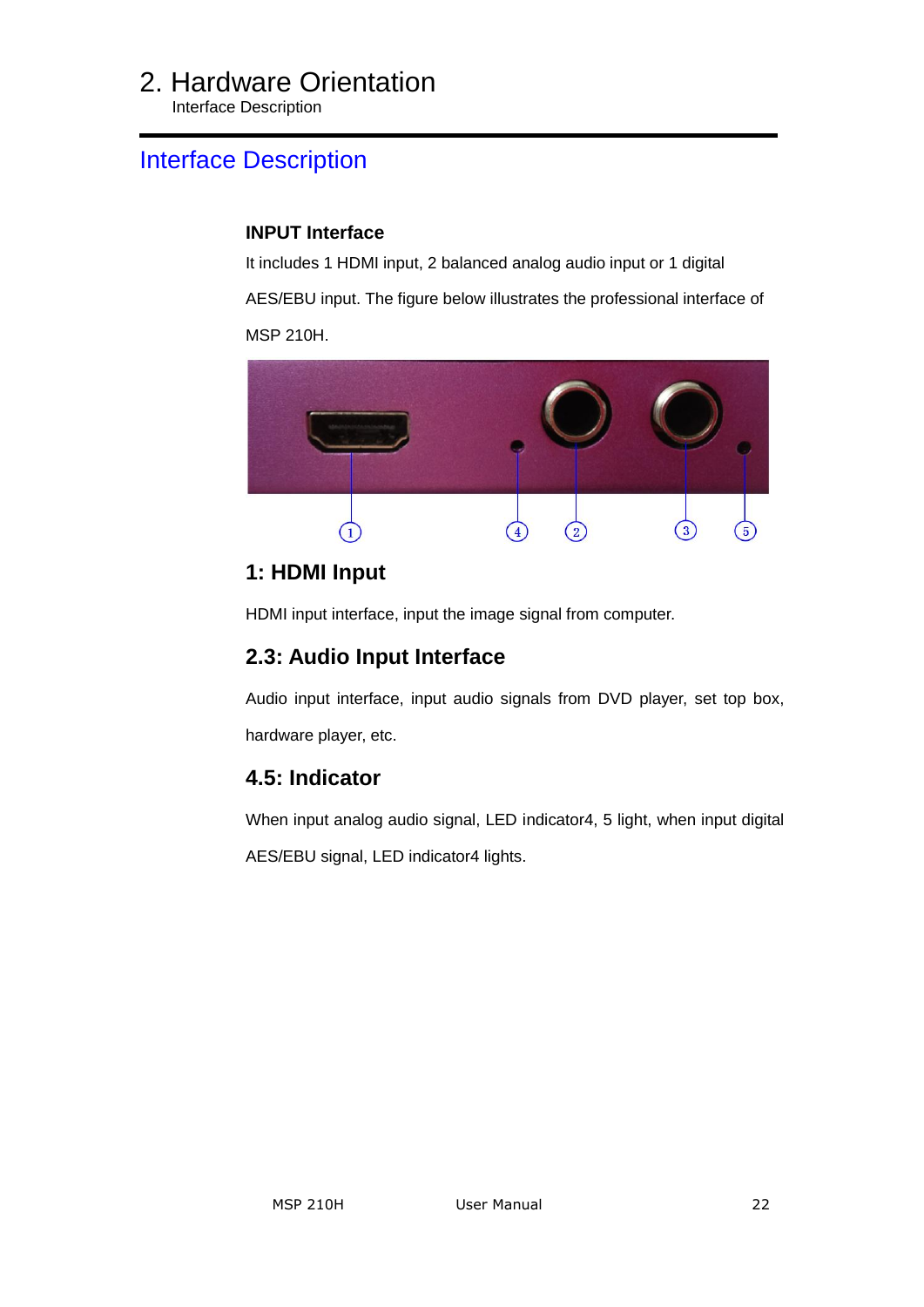<span id="page-22-0"></span>Interface Description

#### **OUTPUT and Other Interface**



#### <span id="page-22-1"></span>**3: SDI Output Interface**

SDI output interface, can connect the next level device with SDI interface.

#### <span id="page-22-2"></span>**5: USB Interface**

USB interface, used to control the computer.

#### <span id="page-22-3"></span>**1: Power**

This device uses the standard 12V/3A power supply.

#### <span id="page-22-4"></span>**2.4.6: Indicator**

Power indicator 2 lights when device has power supply.

LED indicator 4 lights when output SDI signal.

LED indicator 6 lights when connect USB to computer.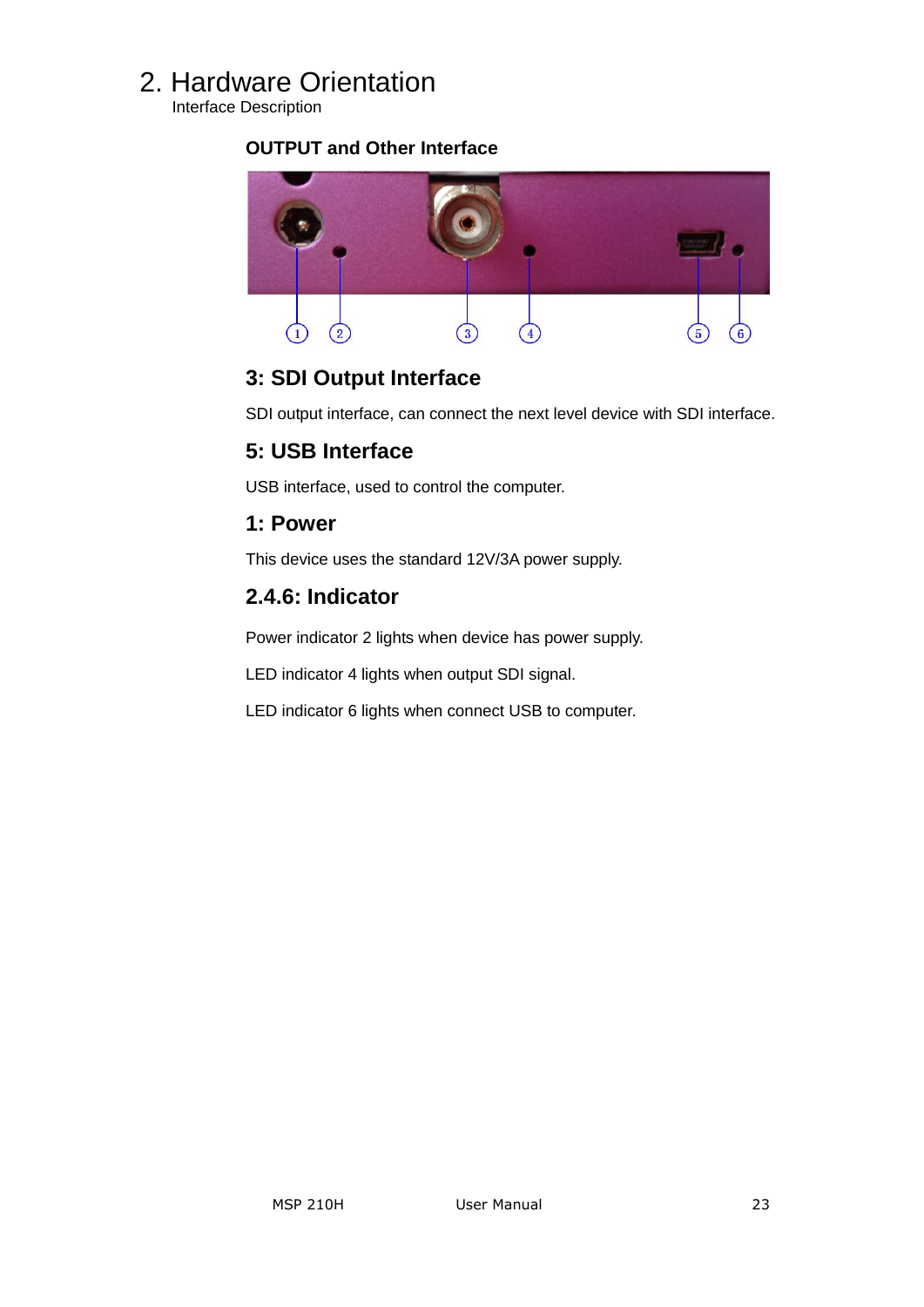<span id="page-23-0"></span>Dial Switch

#### <span id="page-23-2"></span>[Dial Switch](#page-20-3)

Dial switch shown as follows:



#### <span id="page-23-1"></span> **1. Dial Switch**

The dial switch upwards is OFF, downwards is ON.

For specific operation and instructions, please refer to chapter 4:

[Dial Switch Function.](#page-25-0)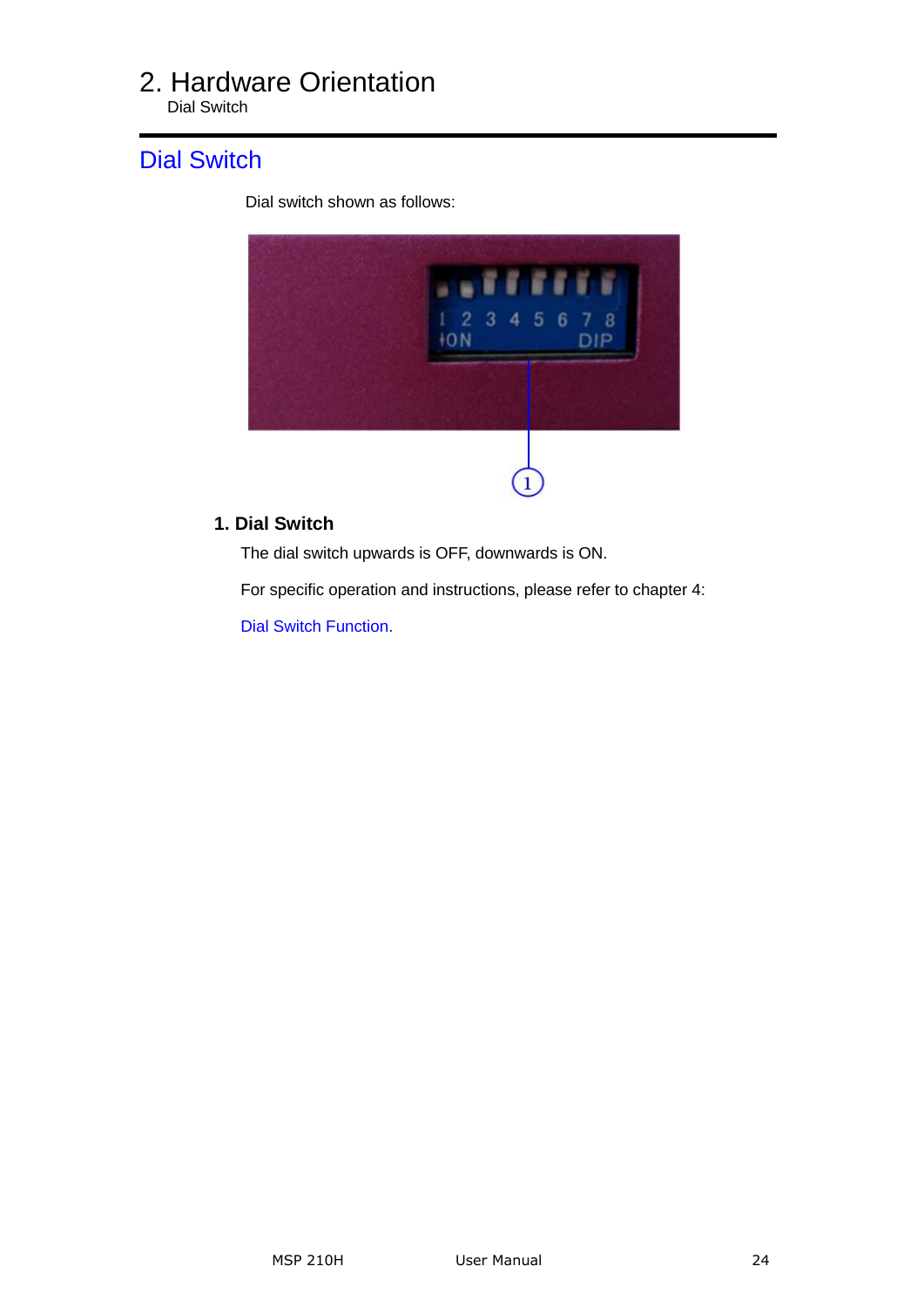# **RGBlink**

# <span id="page-24-0"></span>3. [Functional Description](#page-10-3)

## <span id="page-24-1"></span>Functional Description

1. HDMI input to SDI output.

2. Support input resolution of VESA: 800\*600@60Hz, 1024\*768@60Hz, 1280\*720@60Hz 1280\*768@60Hz, 1280\*800@60Hz, 1280\*1024@60Hz, 1360\*768@60Hz,1366\*768@60 Hz, 1440\*900@60Hz,1400\*1050@60Hz,1600\*1200@60Hz,1680\*1050@60Hz,1920\* 1080@60Hz, and SMPTE: 480i, 576i, 720p@50Hz, 720p@60Hz,1080i@50Hz,1080i@60 Hz,1080p@50Hz,1080p@60Hz.

3. Support output resolution of 480i, 576i,720p@50Hz,720p@60Hz,1080i@50Hz,1080i@ 60Hz,1080p@50Hz,1080p@60Hz.

4. Support SCALE, left and right analog sound channel input, digital AES/EBU input, HDMI embedded audio input and mute function.

5. The LED indicator beside SDI interface lights when output SDI signal.

When input analog audio signal, the LED indicators beside L-ANALOG and R-ANALOG light.

 When input digital AES/EBU signal, the LED indicator beside L-ANALOG or AES/EBU lights.

## <span id="page-24-2"></span>Functional Description Block Diagram

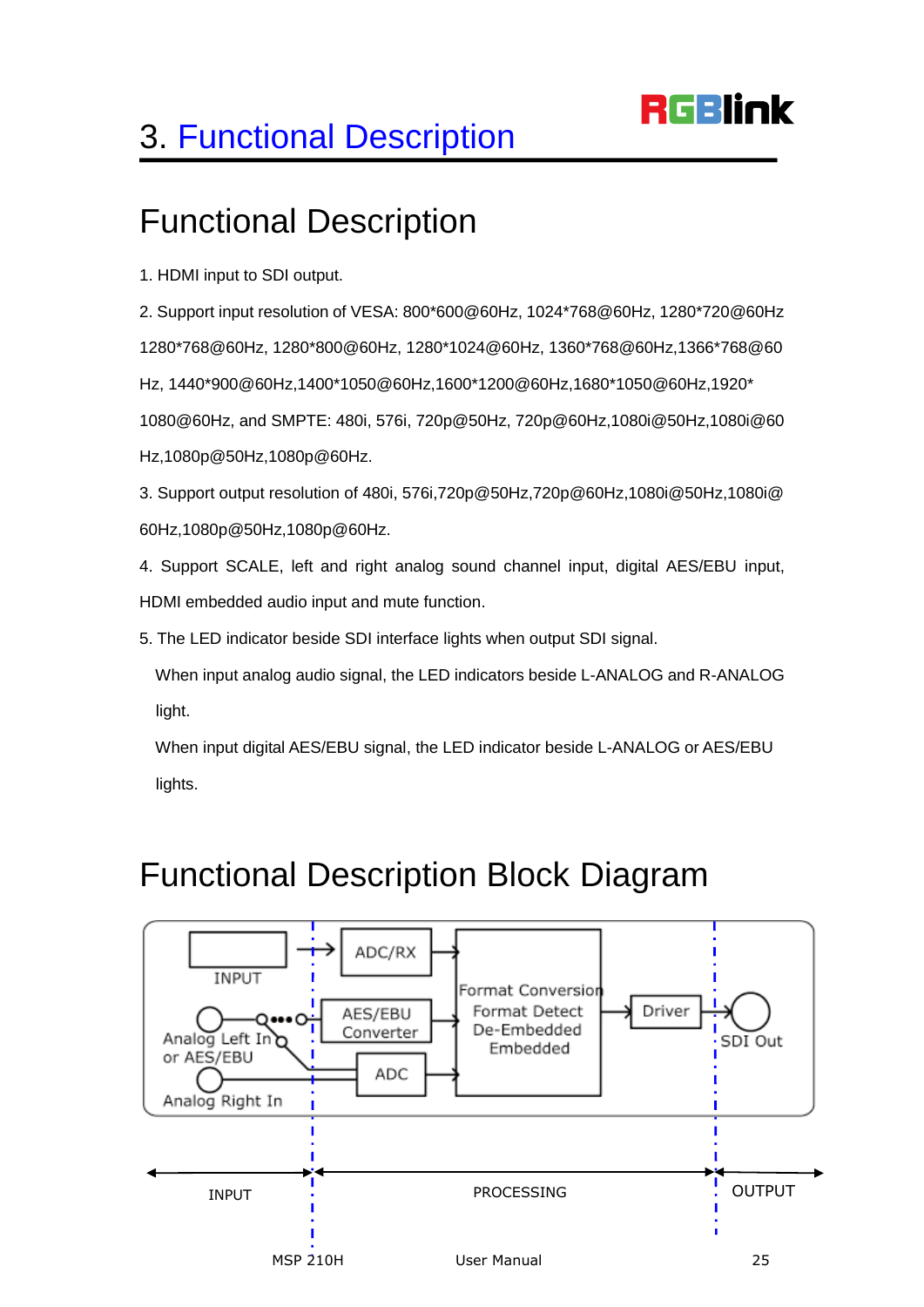## <span id="page-25-1"></span><span id="page-25-0"></span>Functional Description Block Diagram

In this chapter, we will introduce the operation and instructions of dial switch, following is

the functional description block diagram:

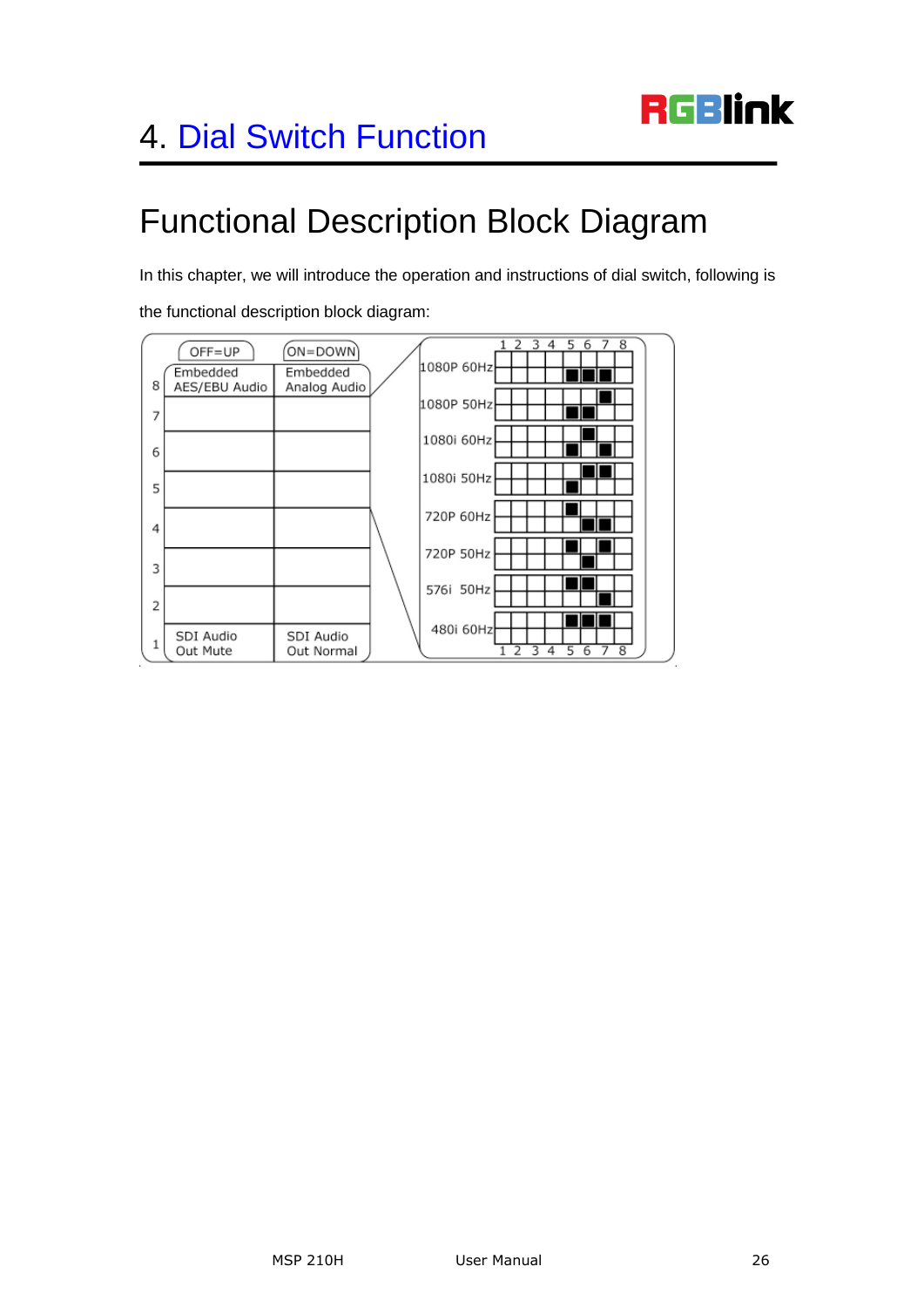## <span id="page-26-0"></span>**Instructions**

The dial switch upwards is OFF, downwards is ON:

1. Dial switch1 OFF: mute.

|---------------------------------------| OFF |◎ | ON | |  $|1|2|3|4|5|6|7|8|$ 

2. Dial switch 1 ON: cancel mute.

|       | ----------      |  |
|-------|-----------------|--|
| OFF   |                 |  |
| ON 10 |                 |  |
|       | 1 2 3 4 5 6 7 8 |  |

3. Dial switch 2 must be set to ON.



4. Dial switch 5, 6, 7 ON: SDI output resolution is 1080p 60Hz .

|---------------------------------------| OFF | | ON | ◎ ◎ ◎ | | 1 | 2 | 3 | 4 | 5 | 6 | 7 | 8 |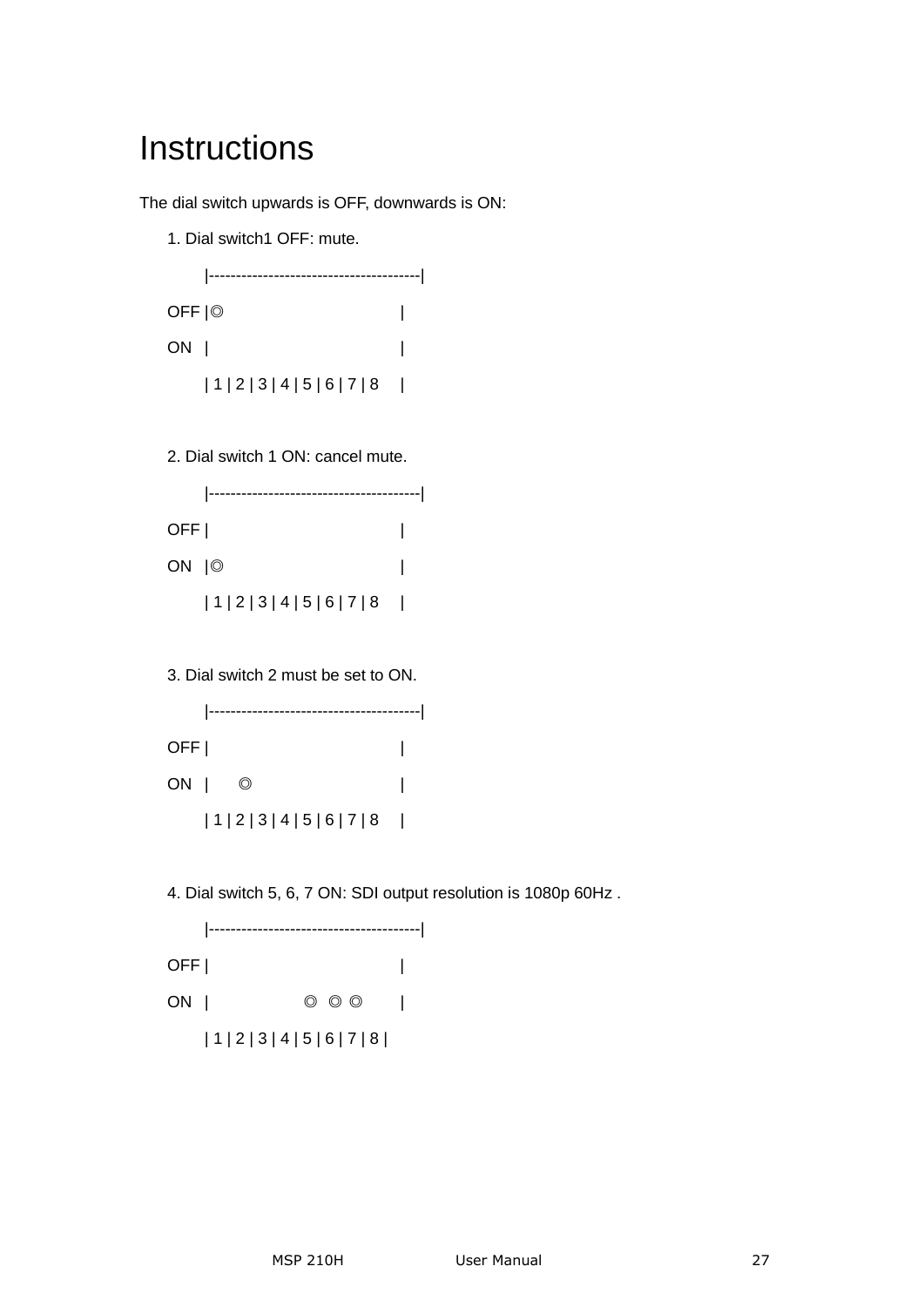5. Dial switch 5, 6 ON, dial switch 7 OFF: SDI output resolution is 1080p 50Hz.



6. Dial switch 5, 7 ON, dial switch 6 OFF: SDI output resolution is 1080i 60Hz.



7. Dial switch 5 ON , dial switch 6, 7 OFF: SDI output resolution is 1080i 50Hz.



8. Dial switch 5 OFF, dial switch 6, 7 ON: SDI output resolution is 720p 60Hz.

|---------------------------------------| OFF | | ON | ◎ ◎ | | 1 | 2 | 3 | 4 | 5 | 6 | 7 | 8 |

9. Dial switch 5, 7 OFF, dial switch 6 ON: SDI output resolution is 720p 50Hz.

|---------------------------------------| OFF | ◎ ◎ | ON | ◎ | | 1 | 2 | 3 | 4 | 5 | 6 | 7 | 8 |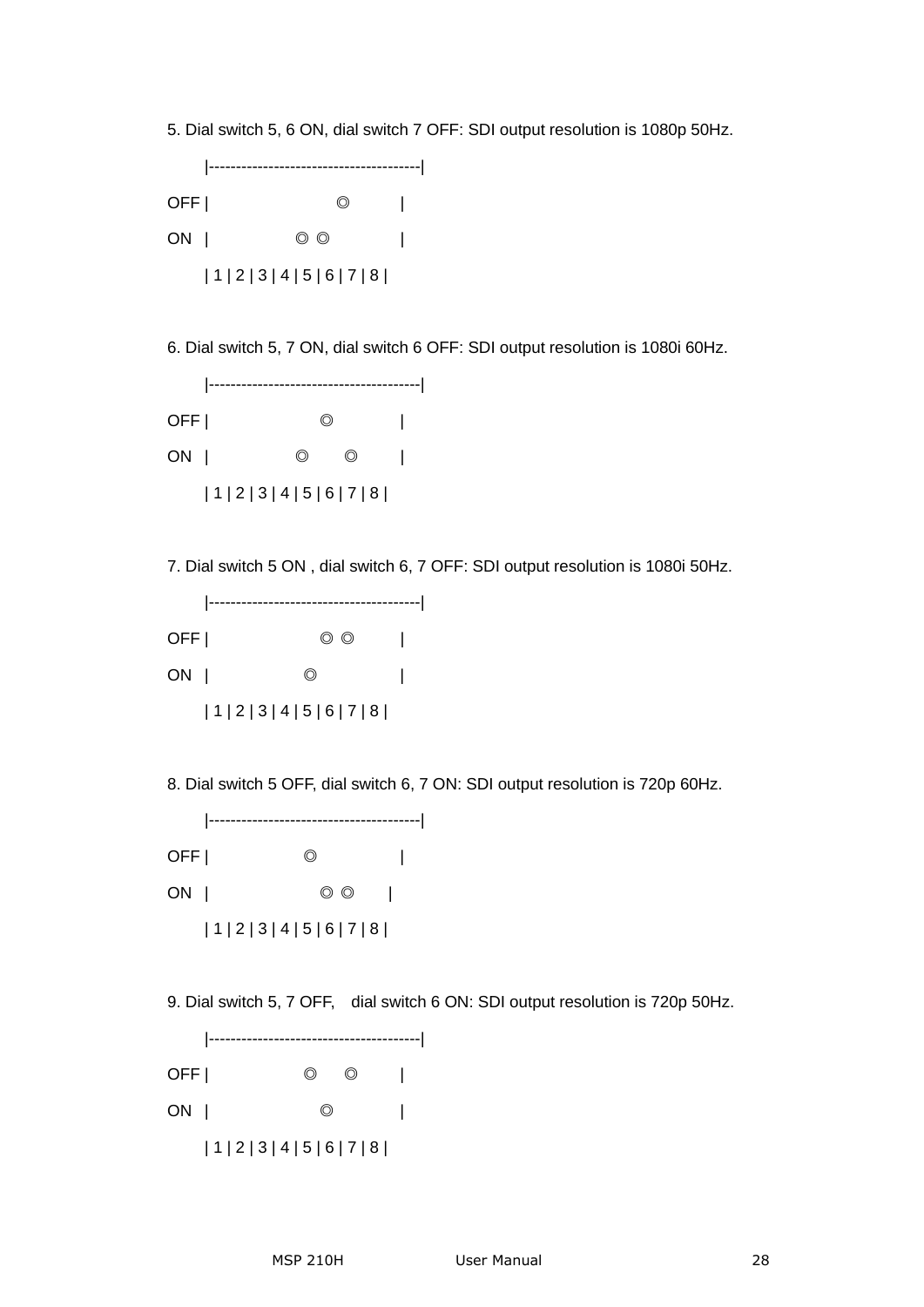10. Dial switch 5, 6 OFF, dial switch 7 ON: SDI output resolution is 576i 50Hz.



11. Dial switch 5, 6 7 OFF: SDI output resolution is 480i 60Hz.



12. Dial switch 8 OFF: AES/EBU output, no analog audio output.



13. Dial switch 8 ON: L-analog and R-analog audio output, no AES/EBU output.

|---------------------------------------| OFF | | ON | ◎ |  $|1|2|3|4|5|6|7|8$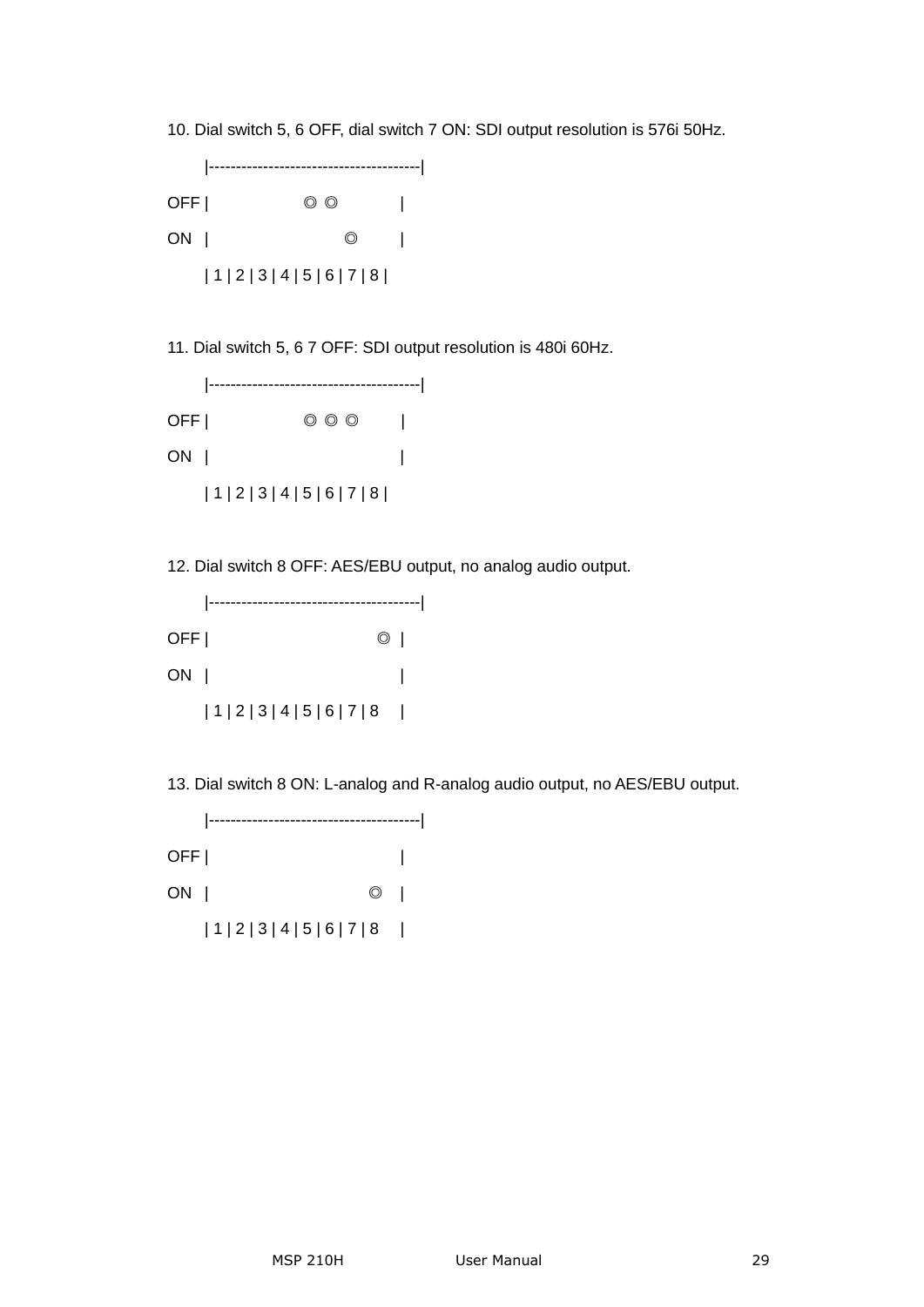# <span id="page-29-0"></span>**RGBlink** 5. [Communication Software Guideline](#page-10-5)

AVMSP series mini converter is equipped with user-friendly communication control software. User can set the audio display source and so on.

## <span id="page-29-1"></span>Running Software

ELLIAN NewMSP. exe<br>Double-click AVMSP software **RECONDENT REPORTS**, MSP 210H software interface is shown

as follows:

| New MiniConvertor 1.5.5.2<br>Language Admin Help |           |                                                                       | $\Box$ e |
|--------------------------------------------------|-----------|-----------------------------------------------------------------------|----------|
| MSP 210H HDMI to SDI                             |           |                                                                       |          |
| r Audio-<br>$O$ Mute<br>Analog                   | O AES/EBU | Output Format-<br>$\overline{\phantom{a}}$<br>Output Format 4801@60Hz |          |
| Fireware Version: 1.04                           |           |                                                                       |          |
|                                                  |           |                                                                       |          |
|                                                  |           |                                                                       |          |
|                                                  |           |                                                                       |          |
|                                                  |           |                                                                       |          |
|                                                  |           |                                                                       |          |
|                                                  |           |                                                                       |          |
|                                                  |           |                                                                       |          |
|                                                  |           |                                                                       |          |

#### <span id="page-29-2"></span>**Use**

#### <span id="page-29-3"></span>**Audio**

Click the option box to select audio input source, including mute, HDMI,

analog or AES/ EBU, for example, choose mute:

| Audio-    |  |  |                        |  |
|-----------|--|--|------------------------|--|
| iMute<br> |  |  | OHDMI OAnalog OAES/EBU |  |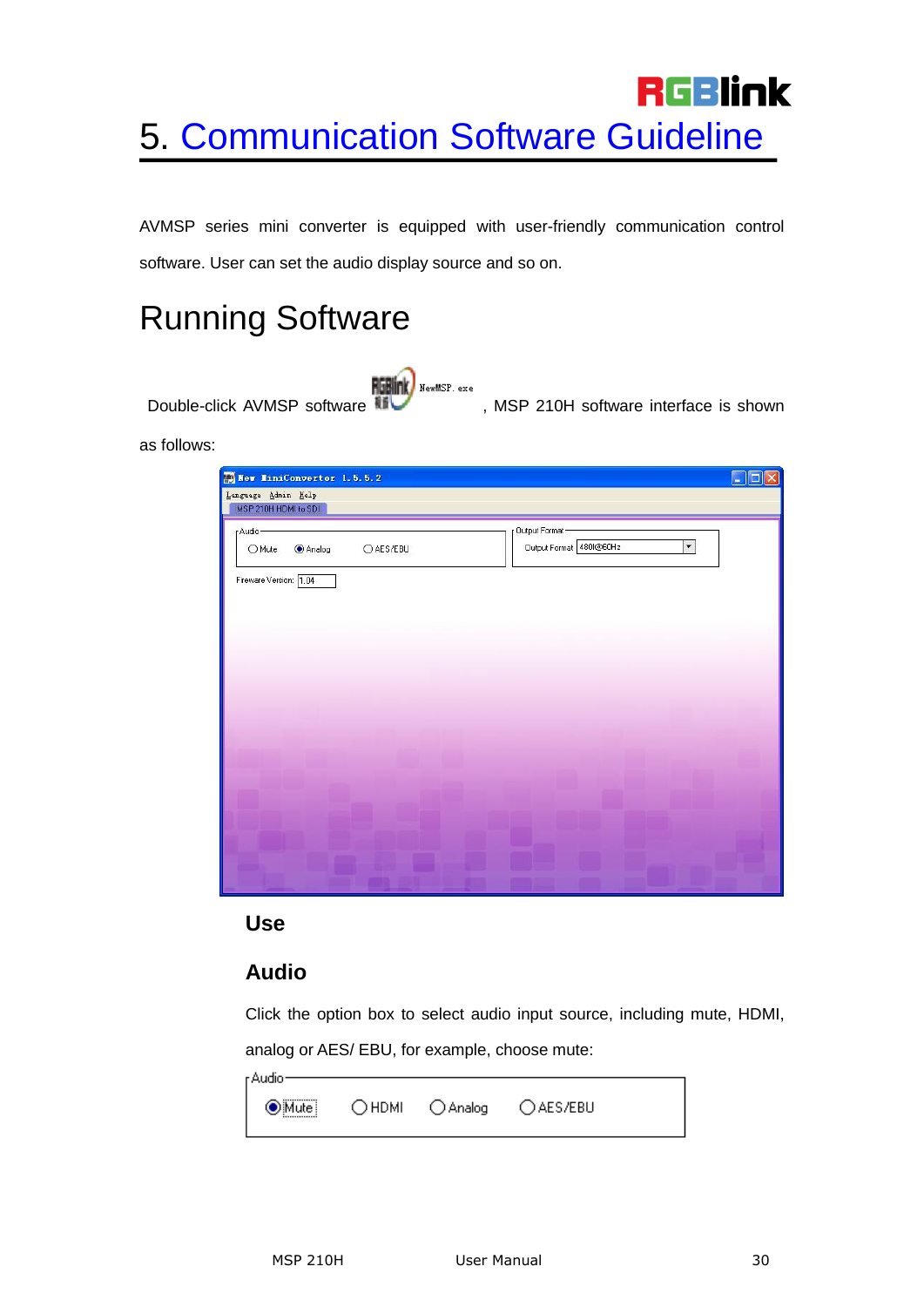#### <span id="page-30-0"></span>**Version**

Show the current device version information, the current version is 1.04 as

shown below:

Fireware Version: 1.04

#### <span id="page-30-1"></span>**Output Format**

User can choose the output format according to actual need.

| - Output Format           |  |  |  |  |
|---------------------------|--|--|--|--|
| Output Format   4801@60Hz |  |  |  |  |
|                           |  |  |  |  |

#### <span id="page-30-2"></span>**[Video Processor] Options**

#### <span id="page-30-3"></span>**Language**

This software supports both Chinese and English, User can switch the

language by "Language" option.

| New MiniConvertor 1.5.5.2                                  | ا هار _]<br>$\times$     |
|------------------------------------------------------------|--------------------------|
| Language Admin Help                                        |                          |
| Chinese/中文(C)                                              |                          |
| English/英文(E)<br>Output Format-                            |                          |
| <b>PAGUIO</b>                                              |                          |
| Output Format 4801@60Hz<br>O AES/EBU<br>Analog<br>$O$ Mute | $\overline{\phantom{0}}$ |
|                                                            |                          |
| Fireware Version: 1.04                                     |                          |
|                                                            |                          |
|                                                            |                          |
|                                                            |                          |
|                                                            |                          |
|                                                            |                          |
|                                                            |                          |
|                                                            |                          |
|                                                            |                          |
|                                                            |                          |
|                                                            |                          |
|                                                            |                          |
|                                                            |                          |
|                                                            |                          |
|                                                            |                          |
|                                                            |                          |
|                                                            |                          |
|                                                            |                          |
|                                                            |                          |
|                                                            |                          |
|                                                            |                          |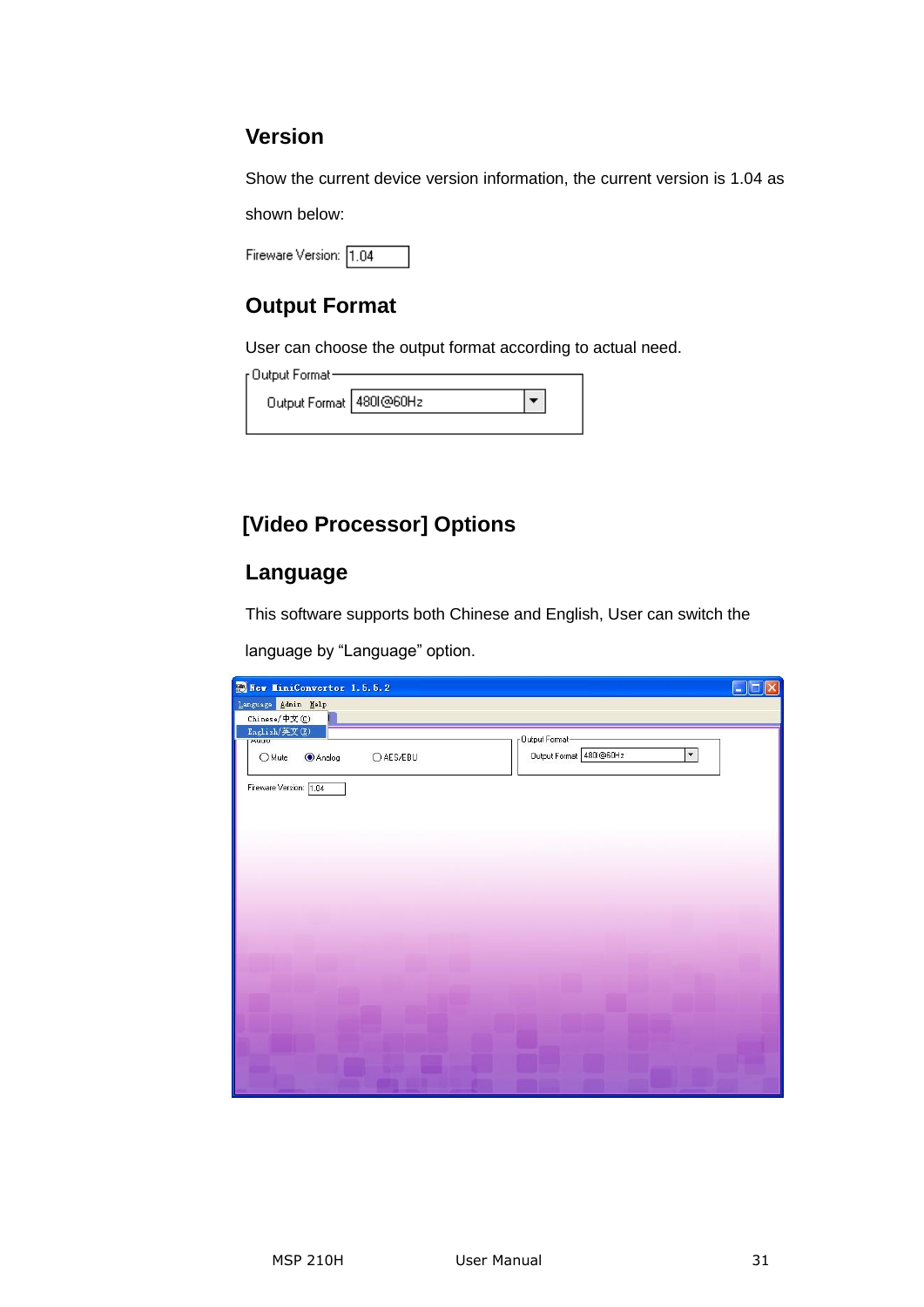#### <span id="page-31-0"></span> **Admin**

| New MiniConvertor 1.5.5.2                                                              | $\Box$ |
|----------------------------------------------------------------------------------------|--------|
| Language Admin Help                                                                    |        |
| <b>MSP 21</b><br>Advance Debug                                                         |        |
| Device Update<br><sub>Dutput</sub> Format-<br>r Audio-                                 |        |
| $\overline{\phantom{0}}$<br>Output Format 4801@60Hz<br>$O$ Mute<br>O AES/EBU<br>Analog |        |
|                                                                                        |        |
| Fireware Version: 1.04                                                                 |        |
|                                                                                        |        |
|                                                                                        |        |

Including "Advance Debug" and "Device Update":

Advance Debug: User should input the password in the "Admin Password"

dialog for advance debug.

| <b>Admin Password</b> |  |
|-----------------------|--|
|                       |  |
|                       |  |
| Cancel<br>ΟK          |  |

**Note** 

Advance is only done by engineer. If need,

please connect us for password.

#### **Device Update:**

| <b>Device Update</b>                                              | $\mathsf{x}$          |
|-------------------------------------------------------------------|-----------------------|
| Update Type<br>Core Board OMCU                                    |                       |
| File Path C:\Documents and Settings\Administrator\桌面\Mars.bin.bin | Down Load<br>$\cdots$ |
| $0\%$                                                             |                       |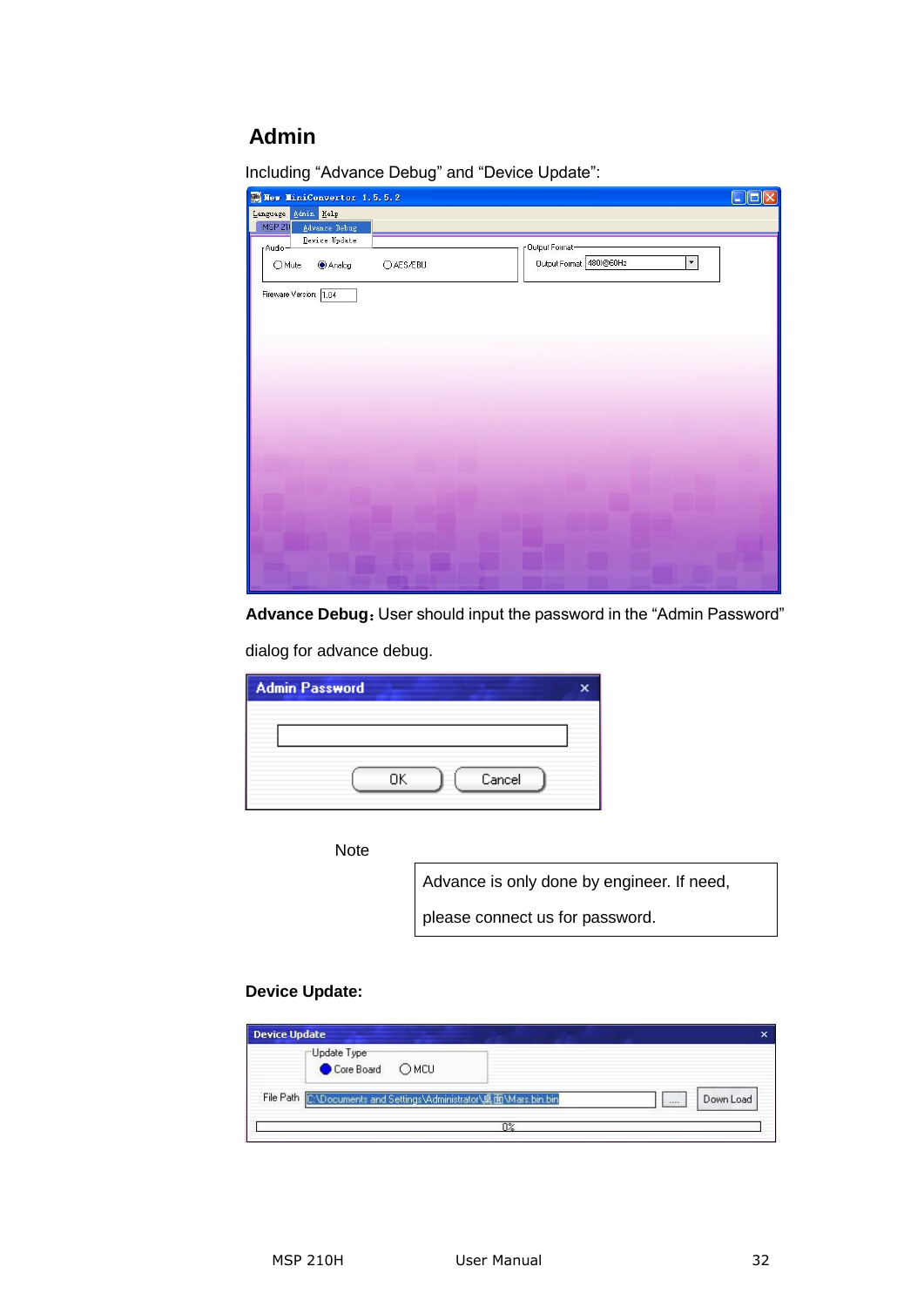#### <span id="page-32-0"></span> **Help**



**Version:** Show the content of software update.

**About:** Show software version and company information.

| <b>About</b>                                                                                                                                                                                                                                                                                           | x |
|--------------------------------------------------------------------------------------------------------------------------------------------------------------------------------------------------------------------------------------------------------------------------------------------------------|---|
| <b>RGBlink</b>                                                                                                                                                                                                                                                                                         |   |
| About New MiniConvertor<br>New MiniConvertor_Version:1.5.2.4<br>Copyright (C) 2009-2011 RGBLink Co.,Ltd. All Rights Reserved.<br> Address:S603-604 Weiye Building Torch Hi-Tech Industrial Development Zone <br>Xiamen, Fujian Province, P.R.C<br>EMail:rgblinkcs@gmail.com<br>WebSite:www.rgblink.com |   |
| ΩK                                                                                                                                                                                                                                                                                                     |   |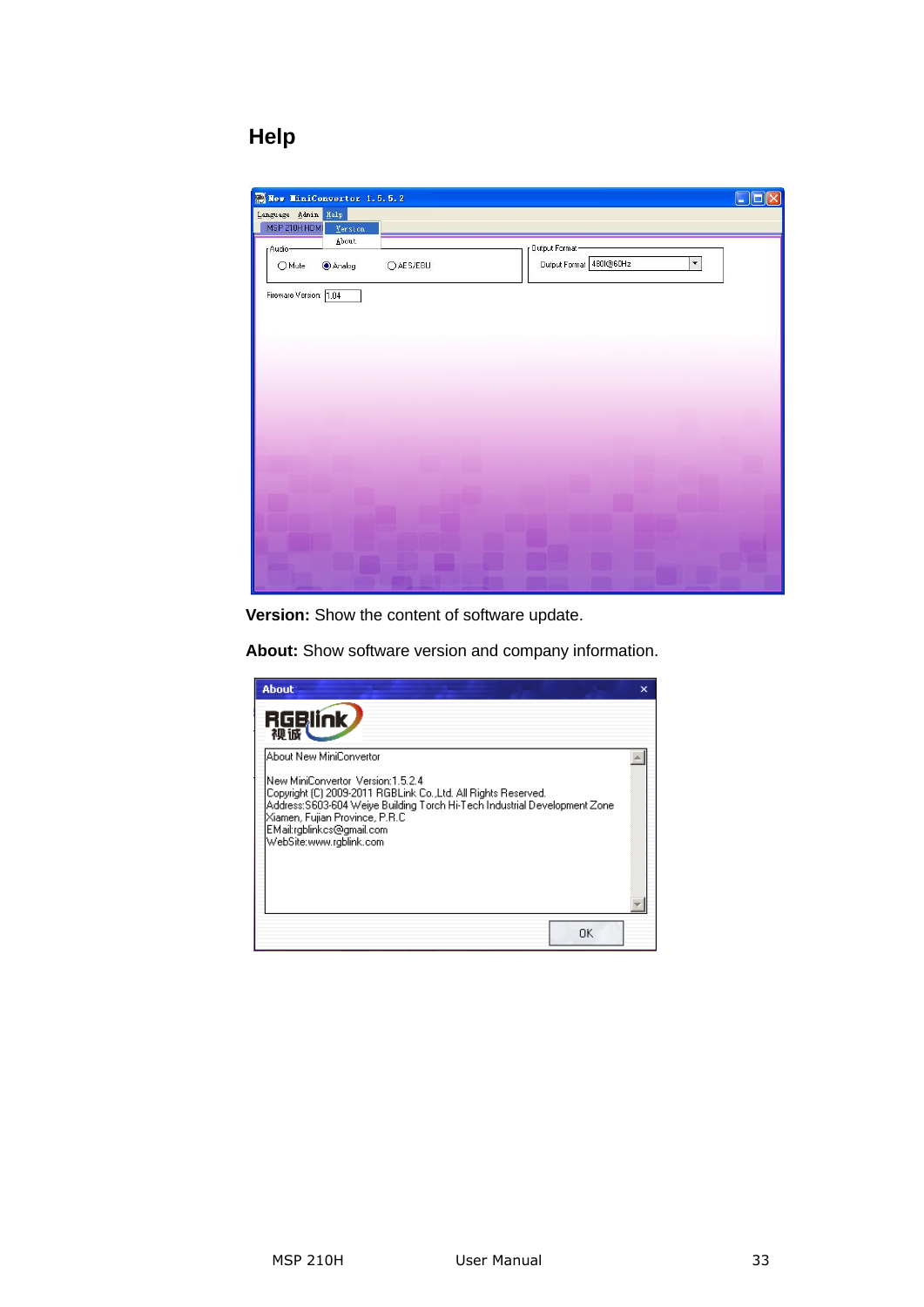

# <span id="page-33-0"></span>A. [Specification](#page-10-6)

| <b>HDMI</b> input              |                                                       |  |
|--------------------------------|-------------------------------------------------------|--|
| Number of inputs               | $\mathbf{1}$                                          |  |
| Connector                      | HDMI standard type A interface                        |  |
| Input resolution               | VESA:                                                 |  |
| (Supported Standards)          | 800*600@60Hz, 1024*768@60Hz, 1280*720@60Hz,           |  |
|                                | 1280*768@60Hz, 1280*800@60Hz,1280*1024@60Hz,          |  |
|                                | 1360*768@60Hz,1366*768@60Hz, 1400*900@60Hz,           |  |
|                                | 1400*1050@60Hz, 1600*1200@60Hz,1680*1050@60Hz,        |  |
|                                | 1920*1080@60Hz                                        |  |
|                                | SMPTE:                                                |  |
|                                | 480i, 576i, 720p@50Hz, 720p@60Hz,                     |  |
|                                | 1080i @50Hz,1080i @60Hz,                              |  |
|                                | 1080p@50Hz,1080p@60Hz                                 |  |
| <b>Embedded Audio Channels</b> | Choose 1 in 2                                         |  |
| Standard                       | <b>HDMI 1.3</b>                                       |  |
| <b>Audio input</b>             |                                                       |  |
| Number of inputs               | $\overline{2}$                                        |  |
| connector                      | Standard 1/4" socket                                  |  |
| Audio standard                 | 48Kbps 24bit balance analog audio, or 48KHz AES audio |  |
| <b>SDI output</b>              |                                                       |  |
| Number of outputs              | $\mathbf 1$                                           |  |
| Connector                      | <b>BNC</b> interface                                  |  |
| Output resolution              | <b>SMPTE</b>                                          |  |
| (Supported Standards)          | 480i, 576i, 720p@50Hz, 720p@60Hz,                     |  |
|                                | 1080i@50Hz,1080i@60Hz,                                |  |
|                                | 1080p@50Hz,1080p@60Hz                                 |  |
| Equalization                   | Belden 1694A 100m HD 1.485G, 300m SD 270Mbps          |  |
| <b>Function</b>                |                                                       |  |
| <b>PPM</b>                     | No support                                            |  |
| <b>TSL</b>                     | No support                                            |  |
| <b>Format Conversion</b>       | No support                                            |  |
| <b>Frame Rate Conversion</b>   | No Support                                            |  |
| <b>Extras</b>                  |                                                       |  |
| Assignment control             | USB or dial switch                                    |  |
| Power Supply                   | +12V standard 3.5" interface power module             |  |
| <b>Working Environment</b>     | $0^{\circ}$ C~45 $^{\circ}$ C                         |  |
| <b>Stored Environment</b>      | 10% to 90%                                            |  |
| <b>Product Warranty</b>        | 3 years parts and labor warranty                      |  |